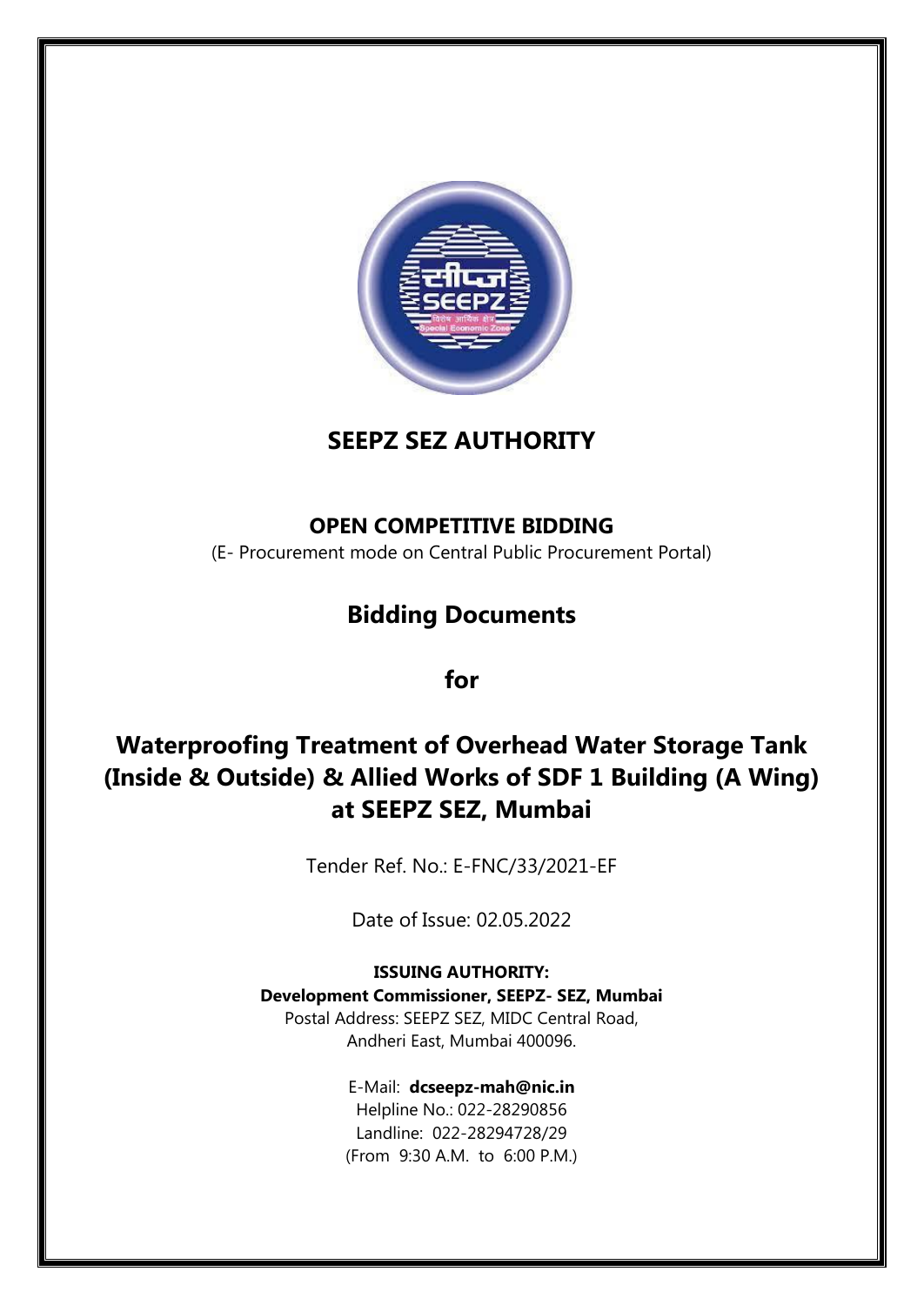# **KEY INFORMATION AT A GLANCE**

| <b>SN</b>      | Item                                                                                                           | <b>Description</b>                                                                                                                                                                                         |
|----------------|----------------------------------------------------------------------------------------------------------------|------------------------------------------------------------------------------------------------------------------------------------------------------------------------------------------------------------|
| $\mathbf 1$    | Tender Ref. No.                                                                                                | E-FNC/33/2021-EF                                                                                                                                                                                           |
| $\overline{2}$ | <b>Tender Title</b>                                                                                            | Waterproofing Treatment of Overhead Water<br>Storage Tank (Inside & Outside) & Allied<br>Works of SDF 1 Building (A Wing) at SEEPZ<br>SEZ, Mumbai                                                          |
| 3              | <b>Cost of Bidding Documents</b>                                                                               | Bidding Documents can be downloaded free<br>of cost from the following websites:<br>https://eprocure.gov.in/app<br>http://seepz.gov.in/tender.aspx                                                         |
| 4              | Bid Security / EMD Amount                                                                                      | Rs. 12,000/- payable in the form of Demand<br>Draft raised in the name of Pay and Accounts<br>Officer, SEEPZ payable at Mumbai.                                                                            |
| 5              | Date of Tender Publishing                                                                                      | 02 <sup>nd</sup> May 2022                                                                                                                                                                                  |
| 6              | Date and time till which physical visits<br>prospective Contractors to SEEPZ SEZ<br>premises are permissible   | Date: Between 3rd May 2022 to 6 <sup>th</sup> May 2022<br>Time: Office Time i.e. 930 hrs to 1800 hrs                                                                                                       |
| $\overline{7}$ | Last date and time for Submission of<br>Bids (Technical + Financial Bids)                                      | $11th$ May 2022 upto 1600 hrs                                                                                                                                                                              |
| 8              | Date and time of opening of Technical<br><b>Bids</b>                                                           | $12^{th}$ May at 1600 hrs                                                                                                                                                                                  |
| 9              | Expected date of Award of Contract                                                                             | 13 <sup>th</sup> May 2022                                                                                                                                                                                  |
| 10             | Help Desk No. (For E-Procurement)                                                                              | Email: -<br>dcseepz-mah@nic.in<br>Landline:-<br>$022 - 28294728/29$<br>Cell No.:-<br>8286587409 (Vikram Satre)<br>eProcurement Helpdesk no's (New Delhi)<br>0120-4200462,<br>0120-4001002,<br>0120-4001005 |
| 11             | Authority to be contacted in case of<br>any clarification / request for entry<br>permission for physical visit | Name:-<br>Shri. Anurag Agarwal<br>Designation:-<br>Deputy Development<br>Commissioner<br>Email:-<br>dcseepz-mah@nic.in<br>Landline:-<br>022-28294728/29                                                    |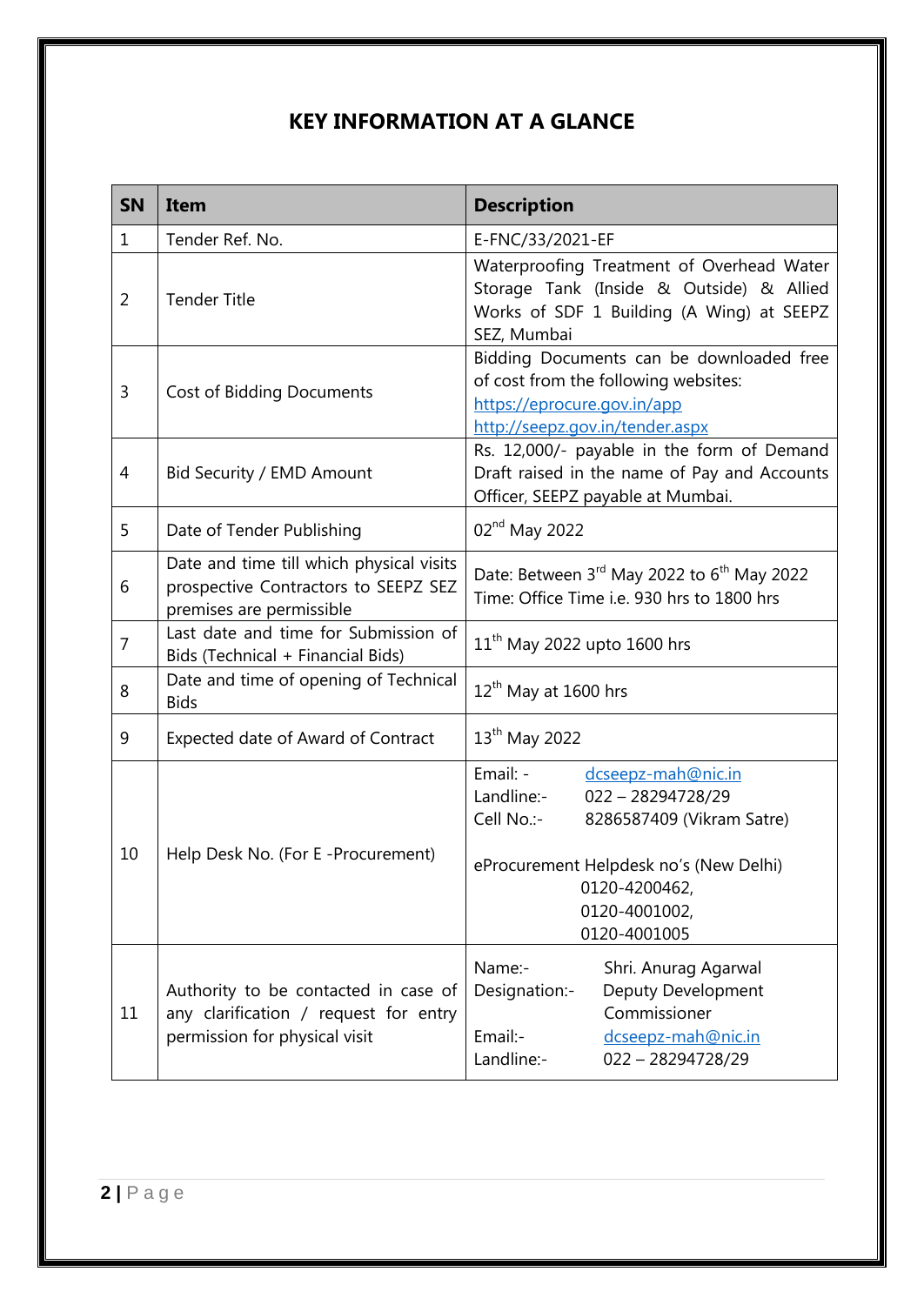### **DISCLAIMER**

The information contained in this Bidding Documents (hereinafter referred to as "RFB") document provided to the Contractors, by Development Commissioner, SEEPZ SEZ, Mumbai referred to as Employer, or any of their employees or advisors, is provided to the Contractor(s) on the terms and conditions set out in this RFB document and all other terms and conditions subject to which such information is provided.

The purpose of this RFB document is to provide the Contractor(s) with information to assist in the formulation of Bids. This RFB document does not purport to contain all the information each Contractor may require.

This RFB document may not be appropriate for all persons, and it is not possible for SEEPZ, their employees or advisors to consider the business/investment objectives, financial situation and particular needs of each Contractor who reads or uses this RFB document. Each Contractor should conduct its own investigations and analysis and should check the accuracy, reliability and completeness of the information in this RFB document and where necessary obtain independent advice from appropriate sources.

SEEPZ, its employees, other stakeholders or/and advisors make no representation or warranty and shall incur no liability under any law, statute, rules, or regulations as to the accuracy, reliability or completeness of the RFB document.

SEEPZ may, in its absolute discretion, but without being under any obligation to do so, update, amend or supplement the information in this RFB document.

The issue of this RFB does not imply that SEEPZ is bound to appoint a Contractor, as the case may be, for the Consultancy and SEEPZ reserves the right to reject all or any of the Applications without assigning any reasons whatsoever.

The Contractor shall bear all its costs associated with or relating to the preparation and submission of its Application including but not limited to preparation, copying, postage, delivery fees, expenses associated with any demonstrations or presentations which may be required by SEEPZ, or any other costs incurred in connection with or relating to its Application.

All such costs and expenses will remain with the Contractor and SEEPZ shall not be liable in any manner whatsoever for the same or for any other costs or other expenses incurred by an Applicant in preparation or submission of the Application, regardless of the conduct or outcome of the Evaluation Process.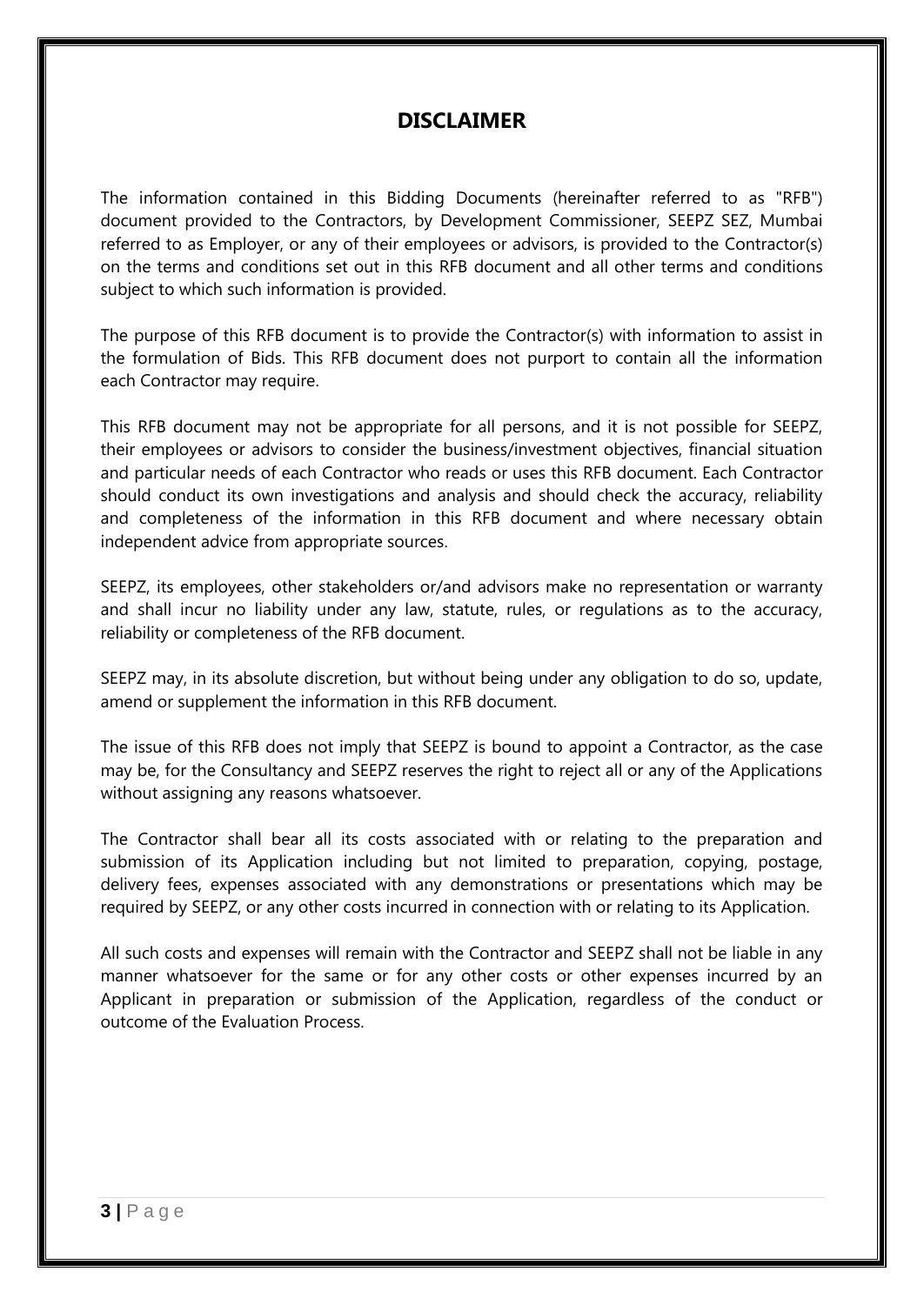# **Table of Contents**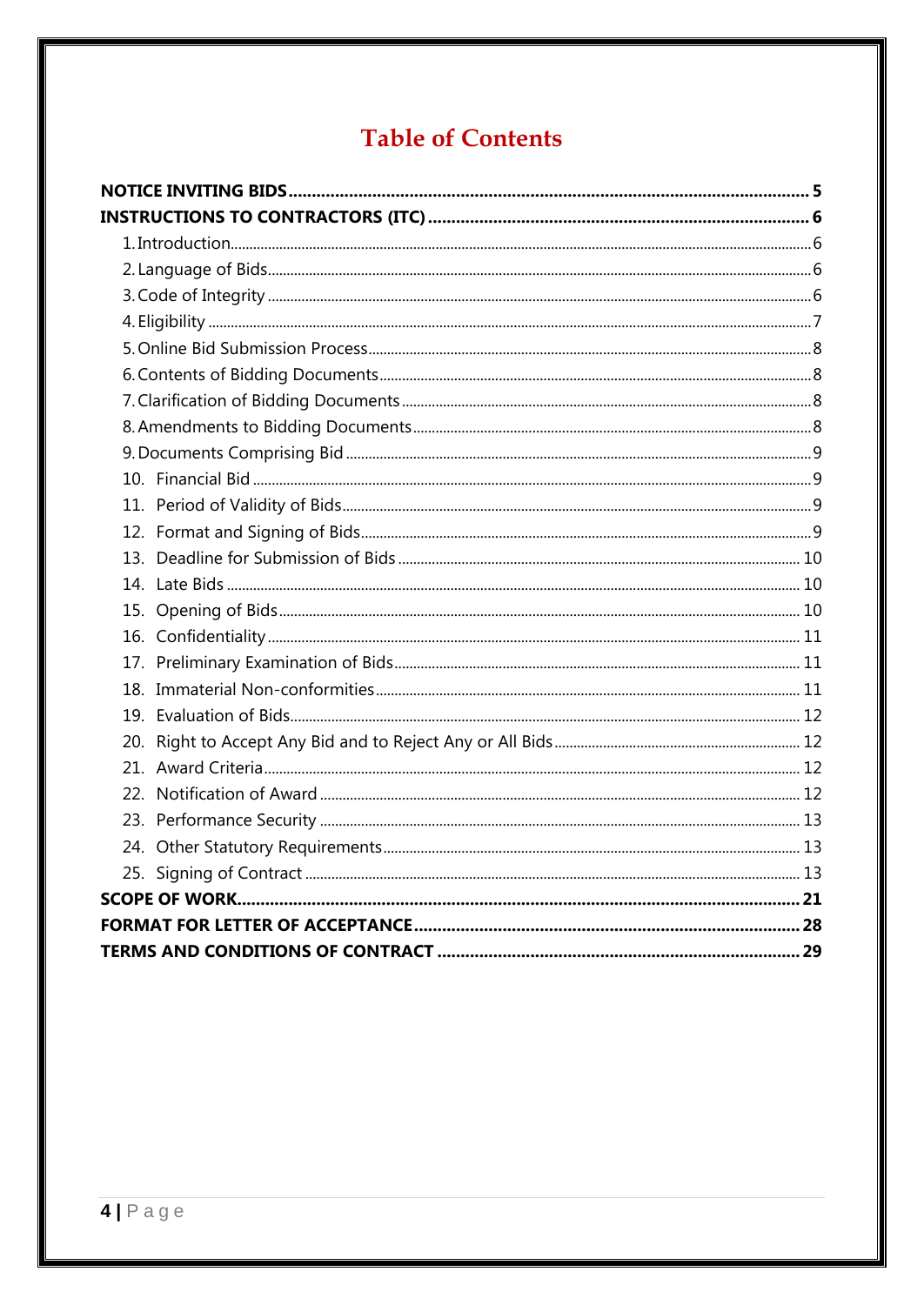### **Notice Inviting Bids**

**Bid Reference No.: Date:** 02<sup>nd</sup> May 2022

#### **Tender Title: Waterproofing Treatment of Overhead Water Storage Tank (Inside & Outside) & Allied Works of SDF 1 Building (A Wing) at SEEPZ SEZ, Mumbai**

- 1. The SEEPZ- SEZ authority invites online Bids from eligible Contractors for the works of Waterproofing Treatment of Overhead Water Storage Tank (Inside & Outside) & Allied Works of SDF 1 Building (A Wing) at SEEPZ SEZ, Mumbai.
- 2. More details pertaining to the work may be seen under the 'Scope of Work' section.
- 3. The Bidding process shall be conducted in an online mode on the Central Public Procurement Portal (CPPP) which is publicly accessible using the following web address: https://eprocure.gov.in/epublish/app. Contractors can download the Bidding Documents free of cost from this portal.
- 4. In order to be considered for technical evaluation, bids must be accompanied by a bid security (EMD) amounting to Rs.12,000 (Rupees ten thousand only) in the form of a demand draft raised in the name of Pay & Accounts Officer, SEEPZ payable at Mumbai.
- 5. Interested Contractors must register on the e-procurement portal and upload their technical and financial Bids separately within the stipulated date and time i.e.  $11<sup>th</sup>$  May 2022 upto 1600 Hrs. Bidders are required to upload scanned copy of bid security (EMD) as part of their technical bid. The original demand drafts may be submitted physically at the office of the development commissioner before the technical bid opening time stipulated below.
- 6. Detailed instructions regarding online submission of Bids may be seen under Annexure I. In case of any issues or queries related to the e-procurement portal, kindly send an email request to dcseepz-mah@nic.in or contact on 022-28294790 / 9819390963 (Shri. Mayur Gadage).
- 7. The Contractor is solely responsible for timely uploading of Bids on the e-procurement portal. SEEPZ SEZ Authority shall not be liable for resolving any queries / issues raised on the day of Bid submission.
- 8. Technical Bids shall be opened online on  $12<sup>th</sup>$  May 2022 at 1600 hrs . Contractors can see the tender opening status by logging on to the e-procurement portal using their registered IDs.
- 9. Financial Bids of only technically qualified Contractors shall be opened at a date which shall be pre-disclosed on the e-procurement portal.
- 10. SEEPZ SEZ Authority reserves the right to accept or reject any or all of the Bids at any time during the Bidding process.

Joint Development Commissioner SEEPZ SEZ Authority

**SI** Page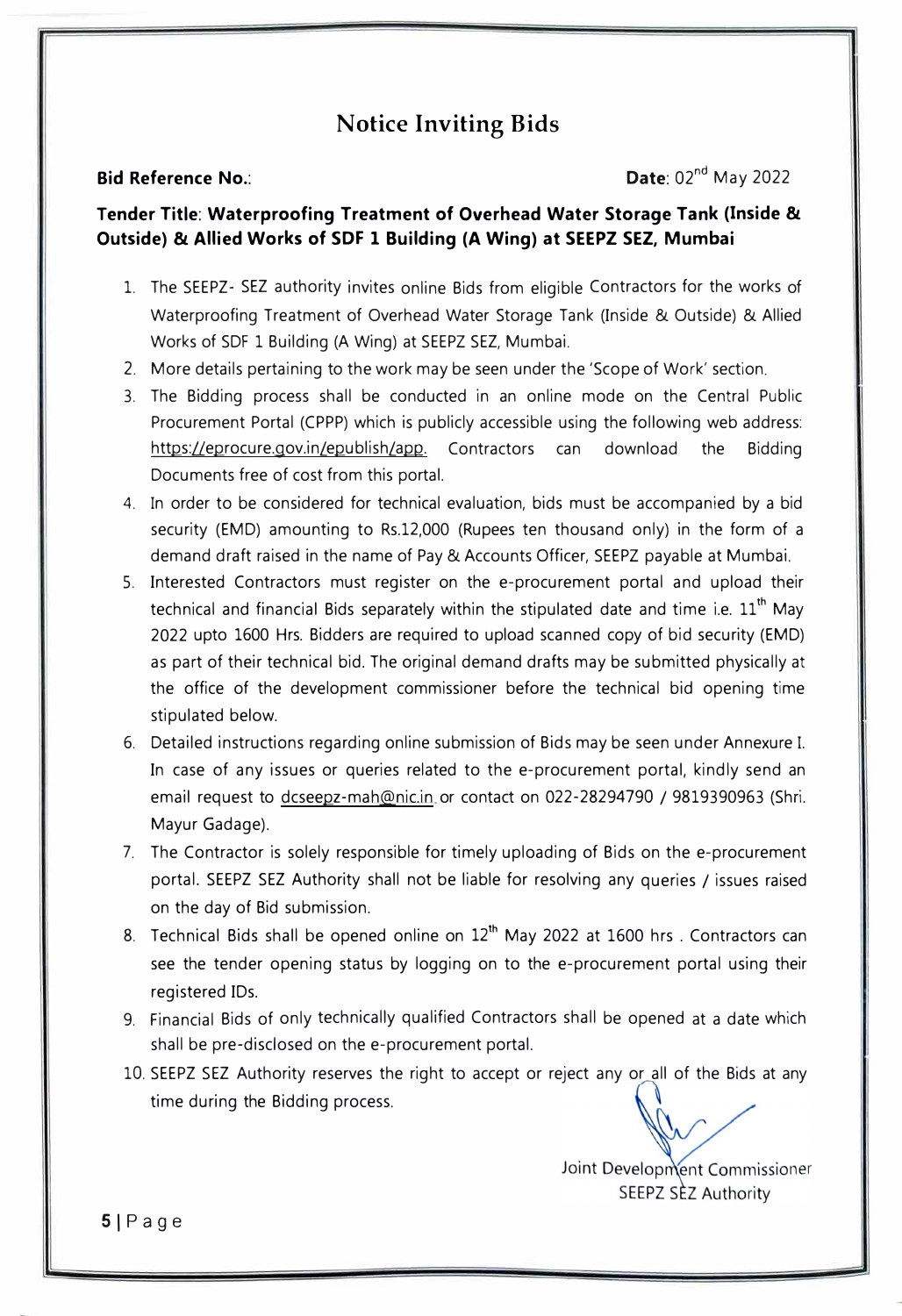# **Instructions to Contractors (ITC)**

## **A. General**

#### **1. Introduction**

- a) Before preparing the Bid and submitting the same to the Employer, the Contractor should read and examine all the terms & conditions, instructions etc. contained in the Bidding Documents. Failure to provide required information or to comply with the instructions incorporated in this Bidding Documents may result in rejection of Bids submitted by Contractor.
- b) The successful Contractor will be expected to complete the Services within 8 weeks of issuance of "Letter of Acceptance" by the employer.

#### **2. Language of Bids**

Bid submitted by the Contractor and all subsequent correspondences and documents relating to the Bid exchanged between the Contractor and the Employer, shall be written in English language. However, the language of any printed literature furnished by the Contractor in connection with its Bid may be written in any other language, provided the same is accompanied by a self-certified English translation and, for purposes of interpretation of the Bid, the English translation shall prevail.

#### **3. Code of Integrity**

- a) The Employer and all officers or employees of the Employer, whether involved in the procurement process or otherwise, or Contractor and their representatives or employees participating in a procurement process or other persons involved, directly or indirectly in any way in a procurement process shall maintain an unimpeachable standard of integrity in accordance with the code of integrity prescribed under GFR 175.
- b) In case of breach of the code of integrity by a Contractor or a prospective Contractor, the SEEPZ Authority, after giving a reasonable opportunity of being heard, may take appropriate measures including –
	- i. exclusion of the Contractor from the procurement process.
	- ii. calling off of pre-contract negotiations and forfeiture or encashment of Bid security.
	- iii. forfeiture or encashment of any other security or bond relating to procurement.
	- iv. recovery of payments made by the Employer along with interest thereon at bank rate.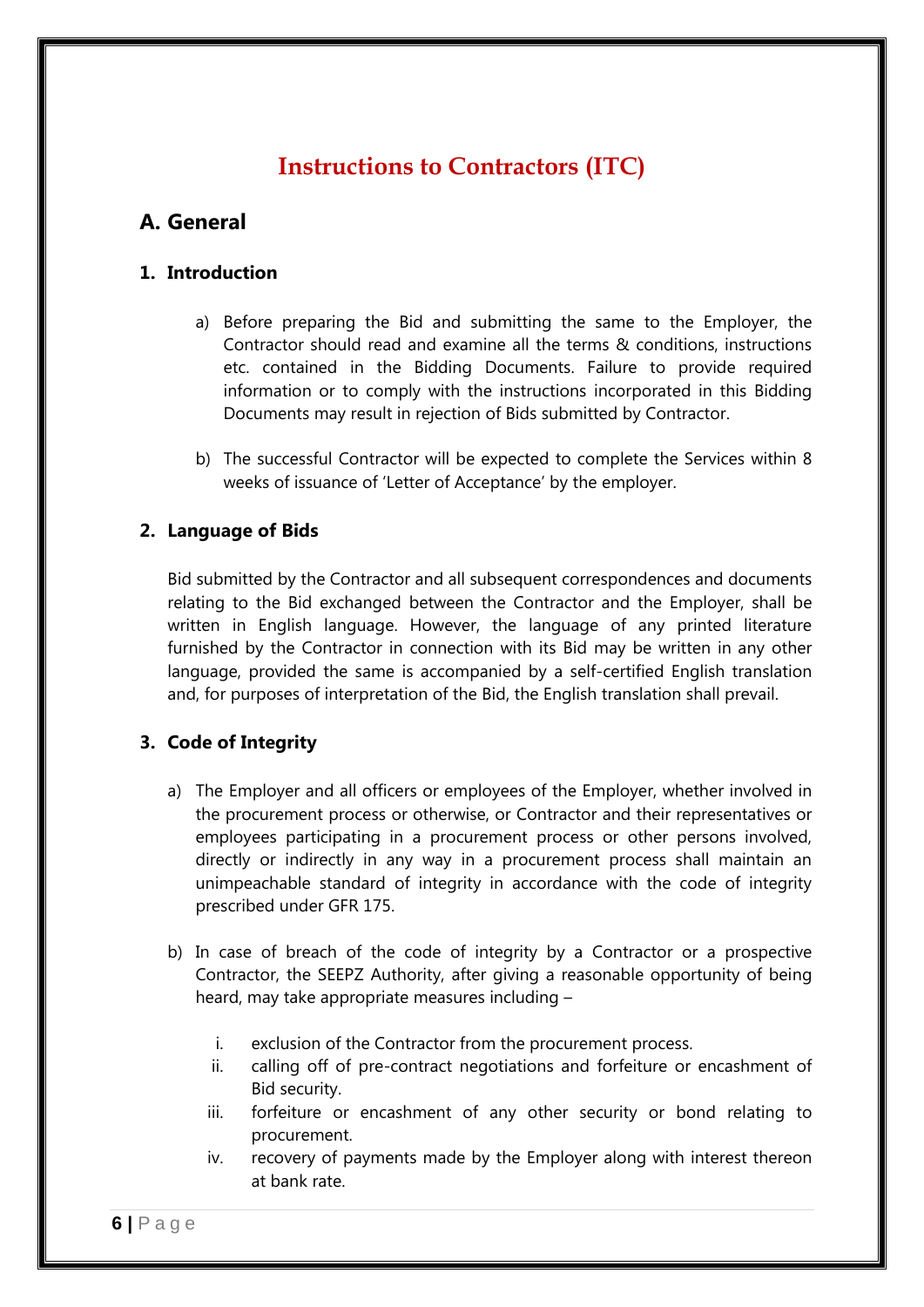- v. cancellation of the relevant contract and recovery of compensation for loss incurred by the Employer.
- vi. debarment of the Contractor from participation in any future procurements of any Employer for a period of up to three years.

#### **4. Eligibility**

The contractor must fulfil the following conditions to be considered eligible for participating in the bidding process:

| Sr.            | <b>Eligibility Criteria</b>                                                                                                                                                                                                                                                                                                                                                                                              | <b>Supporting</b>                                                                                                                           |  |
|----------------|--------------------------------------------------------------------------------------------------------------------------------------------------------------------------------------------------------------------------------------------------------------------------------------------------------------------------------------------------------------------------------------------------------------------------|---------------------------------------------------------------------------------------------------------------------------------------------|--|
| No.            |                                                                                                                                                                                                                                                                                                                                                                                                                          | <b>Documents</b>                                                                                                                            |  |
| $\mathbf{1}$   | Must be registered with the appropriate<br>government authority as a firm / Pvt. Itd.<br>company / ltd. company / LLP and must be<br>in business of similar nature for at least 7<br>years.                                                                                                                                                                                                                              | the<br>Copy<br>οf<br>incorporation<br>registration certificate<br>clearly indicating<br>the<br>nature of business.                          |  |
| $\overline{2}$ | Copies of GST, PAN<br>Must possess a valid GST and PAN                                                                                                                                                                                                                                                                                                                                                                   |                                                                                                                                             |  |
| 3              | Must have average turnover of at least Rs.25<br>Audited<br>financial<br>Lakh during the last 3 financial years, i.e.,<br>statements for the past 3<br>FY2018-2019, FY2019-2020 and FY2020-<br>financial years.<br>2021.                                                                                                                                                                                                  |                                                                                                                                             |  |
| $\overline{4}$ | Must have completed at least 2 similar<br>works of Rs.5 Lakh and above during past 3<br>financial years.<br>Similar work means successfully executed and<br>completed projects involving providing and laying<br>waterproofing treatment on overhead tank slab,<br>(Inside & Outside) in occupied building premises,<br>which is located in MMR region only. Builder<br>project shall not be considered as similar work. | Summary of relevant<br>experiences.<br>Work order / LOA copy<br>and<br>Completion<br>certificate<br>for<br>each<br>experience cited.        |  |
| 5              | Must not be presently debarred / blacklisted<br>by any procuring entity under the central<br>government or by any state government or<br>by multilateral agencies such as The World<br>Bank, Asian Development Bank, etc.                                                                                                                                                                                                | Self-declaration of not<br>having been debarred /<br>blacklisted by any of the<br>entities mentioned<br>in in<br>this criterion at present. |  |
| 6              | Must registered with the CPWD as Class VII<br>contractor or higher. Equivalent level of<br>Details of registration<br>registration with Maha PWD / MIDC /<br>with authentication mark<br>CIDCO / MCGM / Railway / MJP may be<br>of the issuing agency.<br>considered in lieu of CPWD registration.                                                                                                                       |                                                                                                                                             |  |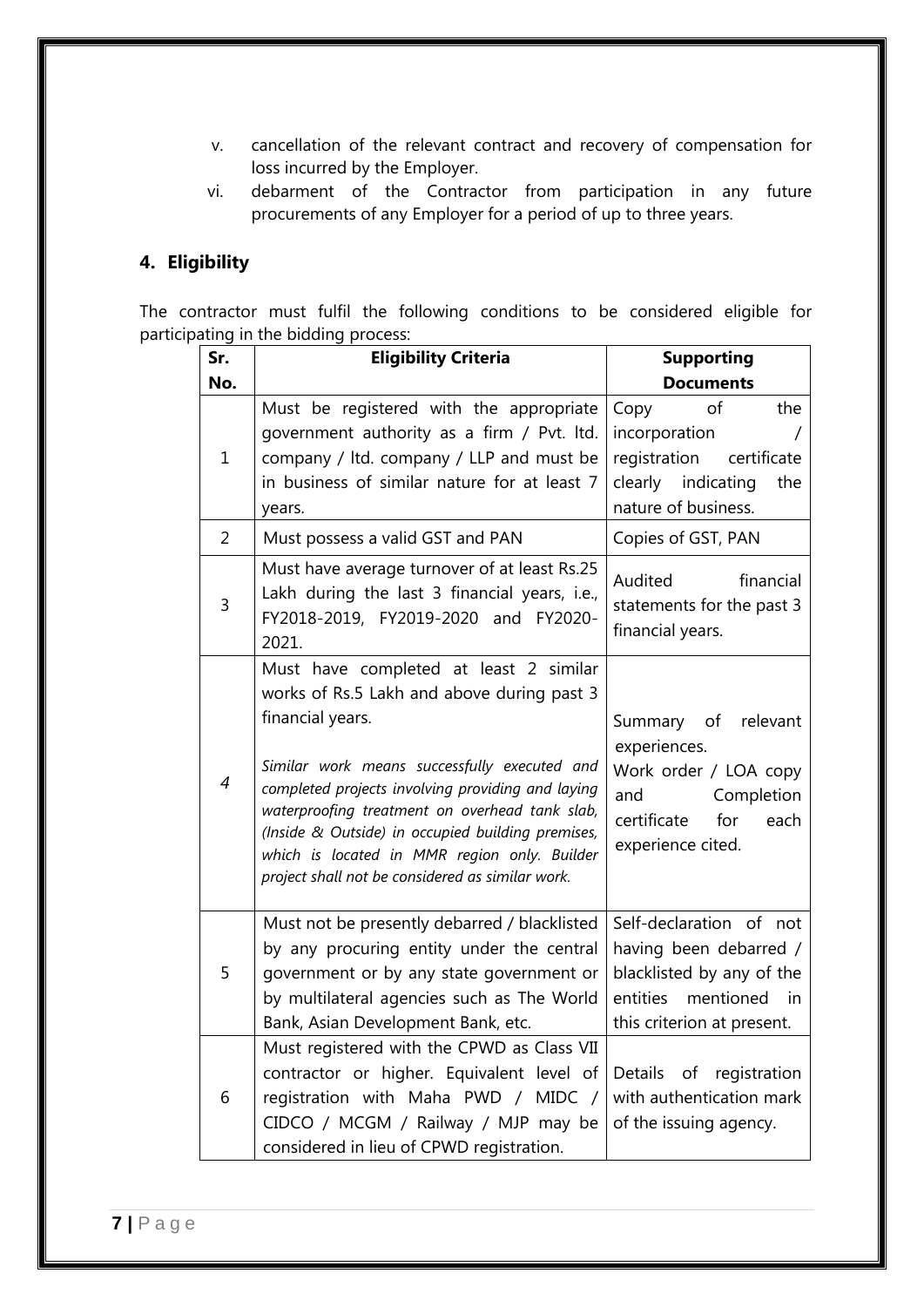#### **5. Online Bid Submission Process**

The e-tender is available on CPPP portal, <https://eprocure.gov.in/eprocure/app>as mentioned in the tender. The tenders duly filled in should be uploaded and submitted online on or before the end date of submission. More details regarding the online Bid submission process may be found under Annexure-II attached to this Bidding Documents.

### **B. Bidding Documents**

#### **6. Contents of Bidding Documents**

- a) Unless downloaded directly from the SEEPZ website (http.//seepz.gov.in) or the eprocurement portal (https://eprocure.gov.in/epublish/app), Employer shall not be responsible for the correctness of the Bidding Documents, responses to requests for clarification, the Minutes of the Pre-Bid meeting, if any, or Amendment(s) to the Bidding Documents in accordance with ITC.
- b) Contractors are expected to examine all instructions, forms, terms, and specifications in the bidding documents and to furnish with its Bid all information or documentation as is required by the Request for Propose.

#### **7. Clarification of Bidding Documents**

- a) A Contractor requiring any clarification of the bidding documents shall contact the SEEPZ, SEZ authority in writing / email at the Employer's address specified on the cover page. The Employer will respond in writing / email / through the eprocurement portal to any request for clarification, provided that such request is received at least 5 days before the deadline for bid submission.
- b) Should the clarification result in changes to the essential elements of the Bidding Documents, the Employer shall amend the Bidding Documents following the procedure given under ITC 8.

#### **8. Amendments to Bidding Documents**

- a) At any time prior to the deadline for submission of Bids, the SEEPZ SEZ authority may, for any reason deemed fit by it, amend or modify the Bidding Documents by issuing Amendment(s)/corrigendum. Such Amendment(s)/corrigendum will be published on SEEPZ SEZ authority"s website or on the e-procurement portal and the same shall be binding on all prospective Contractors.
- b) Any Contractor who has downloaded the Bidding Documents should check the Amendment(s), if any, issued on the SEEPZ SEZ authority website and on the eprocurement portal.

### **C. Preparation of Bids**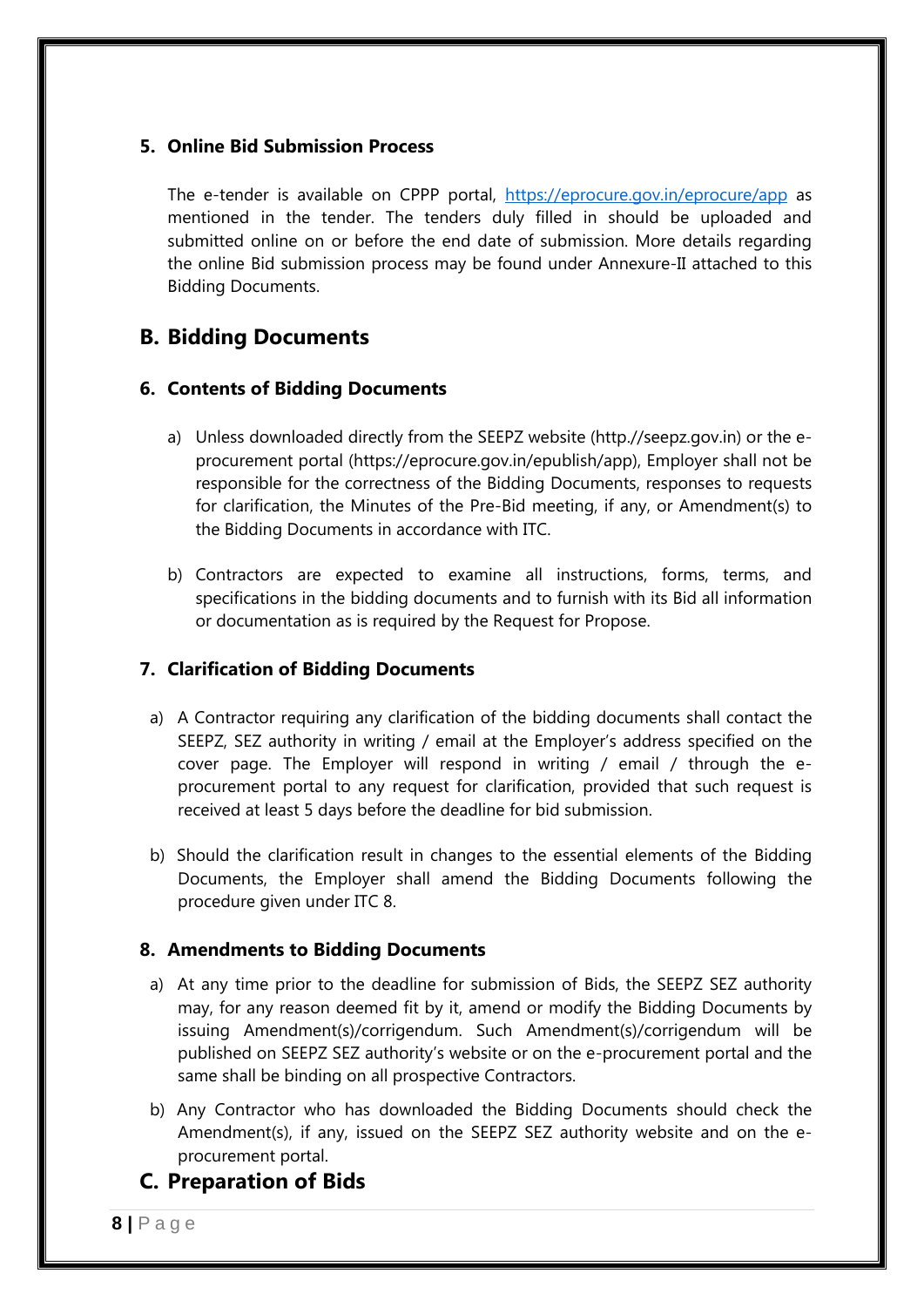#### **9. Documents Comprising Bid**

- a) Contractor's technical Bid shall comprise the following:
	- $\triangleright$  Bid Security as stipulated in the notice inviting bids.
	- $\triangleright$  Letter of Bid as per the form provided under Bidding Forms.
	- $\triangleright$  Power of Attorney / Authorization Letter
	- $\triangleright$  Documents Establishing Contractor's Eligibility
	- $\triangleright$  Technical Offering including make and model of items but excluding any element of price.
	- $\triangleright$  Any other document as required in the ITC.
- b) In case the contractor includes its financial bid or any document indicating the financial quote in its technical bid, the bid shall be liable for rejection.
- c) Contractor"s financial Bid shall comprise the financial quote submitted in the excel template published along with these Bidding Documents.

#### **10.Financial Bid**

Contractors shall use the financial Bid template uploaded along with this bidding document for preparation of their financial Bid. Contractors must enter rates against each line item in the BoQ template. In case rate for any item is left blank, the same shall be considered as zero for the purpose of contract and no correction / compensation shall be possible in the same.

#### **11.Period of Validity of Bids**

- a) Bids shall remain valid for a period of 60 days from the deadline of submission of Bids.
- b) In exceptional circumstances, prior to the expiration of the Bid validity period, the Employer may request Contractors to extend the period of validity of their Bids.

#### **12.Format and Signing of Bids**

- a) The technical Bids comprising all documents specified under ITC Clause 9 (a) may be compiled into a single PDF document. All pages in the document should be serially numbered and an index specifying contents of the Bid should be populated at the beginning of the document.
- b) Authorized signatory of the Contractor shall sign, either physically or digitally, on each page of the Bid. This signature should be accompanied by Contractor's official seal.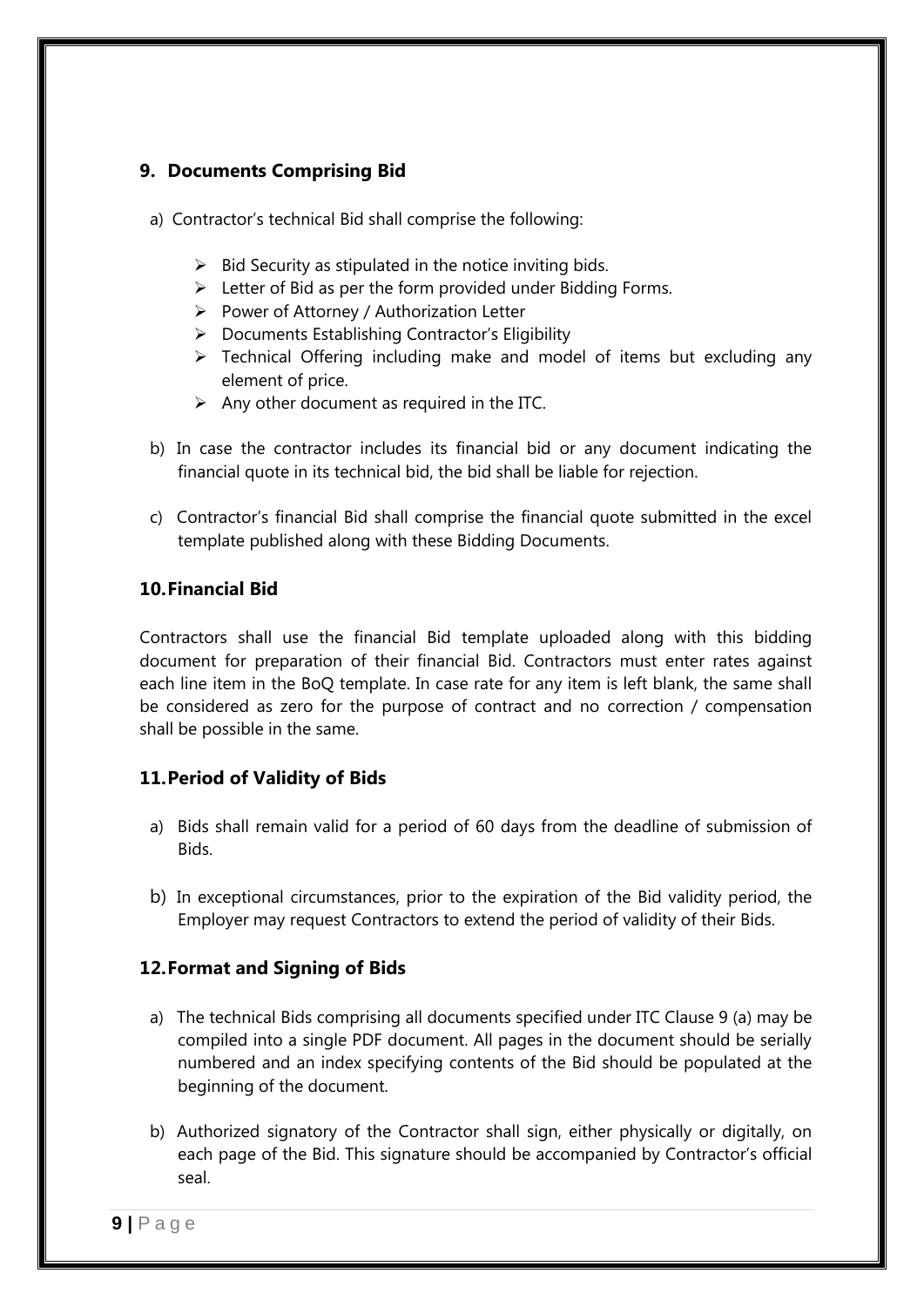c) The Financial Bid must be submitted in the MS excel template provided with the Bidding Documents.

### **D. Submission and Opening of Bids**

#### **13.Deadline for Submission of Bids**

- a) Bids must be received by the Employer online on the e-procurement portal no later than 1600 hrs on  $11<sup>th</sup>$  May 2022.
- b) The date of submission and opening of Bids shall not be extended except when:
	- $\triangleright$  sufficient number of Bids have not been received within the given time and the Employer is of the opinion that further Bids are likely to be submitted if time is extended; or
	- $\triangleright$  the Bidding Documents are required to be substantially modified and the time for preparations of Bids by the prospective Contractors appears to be insufficient for which such extension is required.
- c) In cases where the time and date of submission of Bids is extended, an amendment to the Bidding Documents shall be issued in accordance with ITC Clause 8.

#### **14.Late Bids**

The e-procurement portal does not permit late submission of Bids.

#### **15.Opening of Bids**

- a) The technical bids shall be opened at 1600 Hrs on  $12<sup>th</sup>$  May 2022.
- b) After due evaluation of the technical Bids, the Employer shall notify the date of financial Bid opening on the e-procurement portal.
- c) The financial Bids of only technically qualified Contractors shall be opened.

### **E. Evaluation and Comparison of Bids**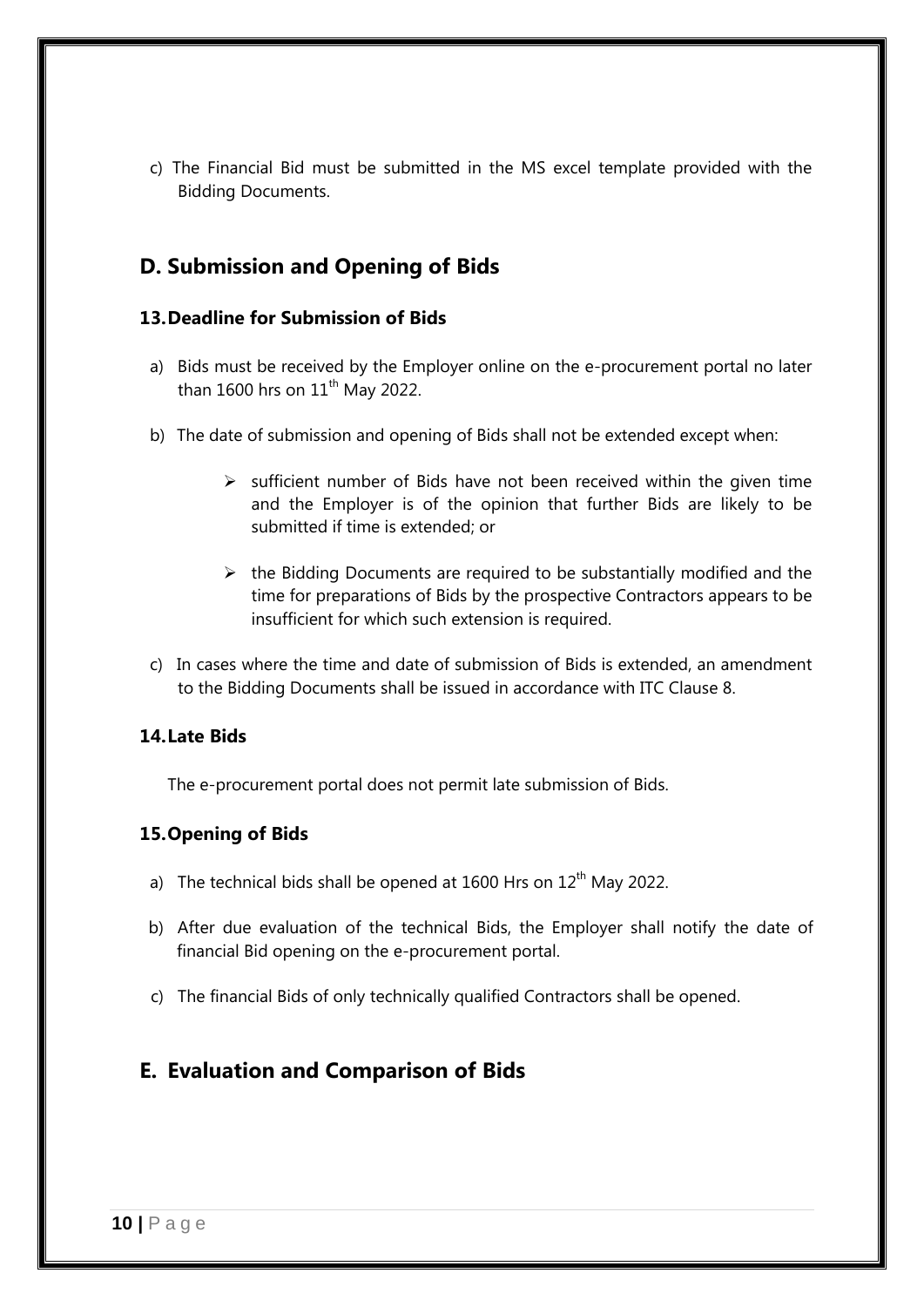#### **16.Confidentiality**

- a) Information relating to the evaluation of Bids and recommendation of contract award, shall not be disclosed to Contractors or any other persons not officially concerned with the bidding process until the same is published officially on the eprocurement portal for information of all Contractors.
- b) Any effort by a Contractor to influence the Employer in the evaluation or contract award decisions may result in the rejection of its Bid.

#### **17.Preliminary Examination of Bids**

- a) The Bid Evaluation Committee constituted by the Employer shall conduct a preliminary scrutiny of the opened Bids at the beginning to assess the prima-facie responsiveness and record its findings thereof particularly in respect of the following:
	- $\triangleright$  that adequate bid security is enclosed in appropriate form.
	- $\triangleright$  that the Bid is complete and duly signed by authorized signatory.
	- $\triangleright$  that the Bid is valid for the period, specified in the Bidding Documents.
	- $\triangleright$  that the Bid is unconditional; and
	- $\triangleright$  any other specific requirements put forth in the Bidding Documents.
- b) Bids failing to meet these preliminary requirements shall be treated as nonresponsive and shall not be considered further for evaluation.

#### **18.Immaterial Non-conformities**

- a) The Bid Evaluation Committee may waive non-conformities in the Bid that do not constitute a material deviation, reservation or omission and deem the Bid to be responsive.
- b) The Bid Evaluation Committee may request the Contractor to submit necessary information or documents which are historical in nature like audited statements of accounts, tax clearance certificate, PAN, etc. within a reasonable period of time. Failure of the Contractor to comply with the request within the given time shall result in the rejection of its Bid.
- c) The Bid Evaluation Committee may rectify immaterial non-conformities or omissions on the basis of the additional information or documentation received from the Contractor.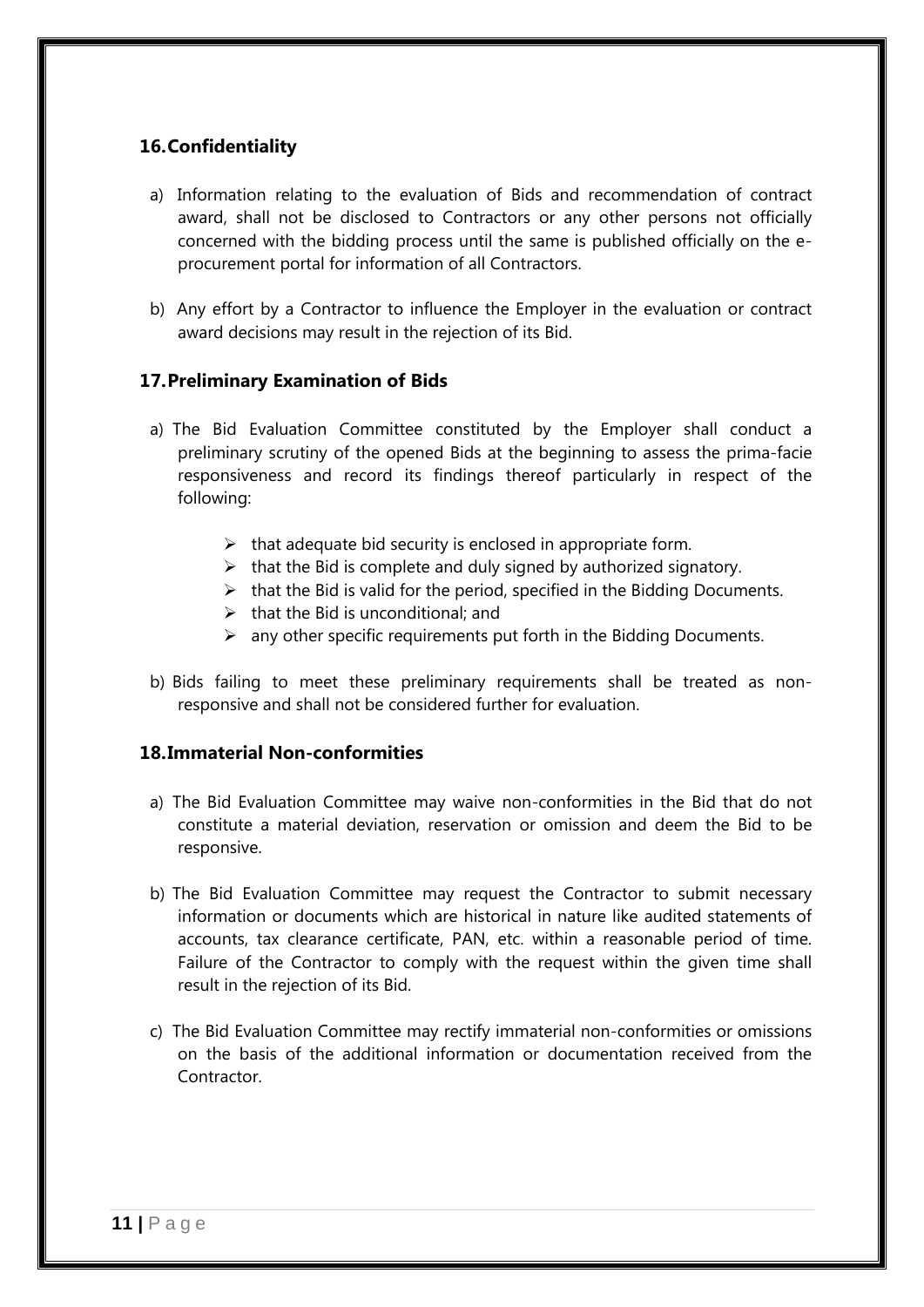#### **19.Evaluation of Bids**

- a) Bids shall be first assessed for responsiveness as stipulated under ITC 17 above.
- b) Bidders' eligibility shall be assessed based on the criteria stipulated under ITC 4.
- c) Financial bids of only technically qualified bidders shall be considered for comparison.
- d) The comparison sheet generated on CPPP shall be primarily considered for identification of L1 and award of contract. However, in case any errors are identified in the system-generated comparison sheet, the same may be prepared manually by the committee based on the financial bids of individual bidders.
- e) The Employer reserves the right to correct obvious arithmetic errors, if any, in the financial bids received from the bidders while preparing the comparison sheet.

#### **20.Right to Accept Any Bid and to Reject Any or All Bids**

The Employer reserves the right to accept or reject any Bid, and to cancel / annul the Bidding process and reject all Bids at any time prior to contract award, without thereby incurring any liability to the Contractors for which the Employer shall keep record of clear and logical reasons properly for any such action / recall of Bidding process. In case of cancellation / annulment, all Bids submitted and specifically, Bid securities, shall be promptly returned to the Contractors

### **F. Award of Contract**

#### **21.Award Criteria**

Lowest financial offer among the technically qualified contractors shall be considered for award of contract. In case there are multiple contractors offering to complete the work at the same price, contractor having more experience of similar work shall be considered for award.

#### **22.Notification of Award**

- a) Prior to the expiration of the period of Bid validity, the Employer shall notify the successful Contractor, in writing, that its Bid has been accepted. The notification letter (hereinafter called the "Letter of Acceptance") shall specify the accepted contract price.
- b) Until a formal Contract is prepared and executed, the Contractor's Bid, the Scope of Work and the Letter of Acceptance shall together constitute a binding Contract.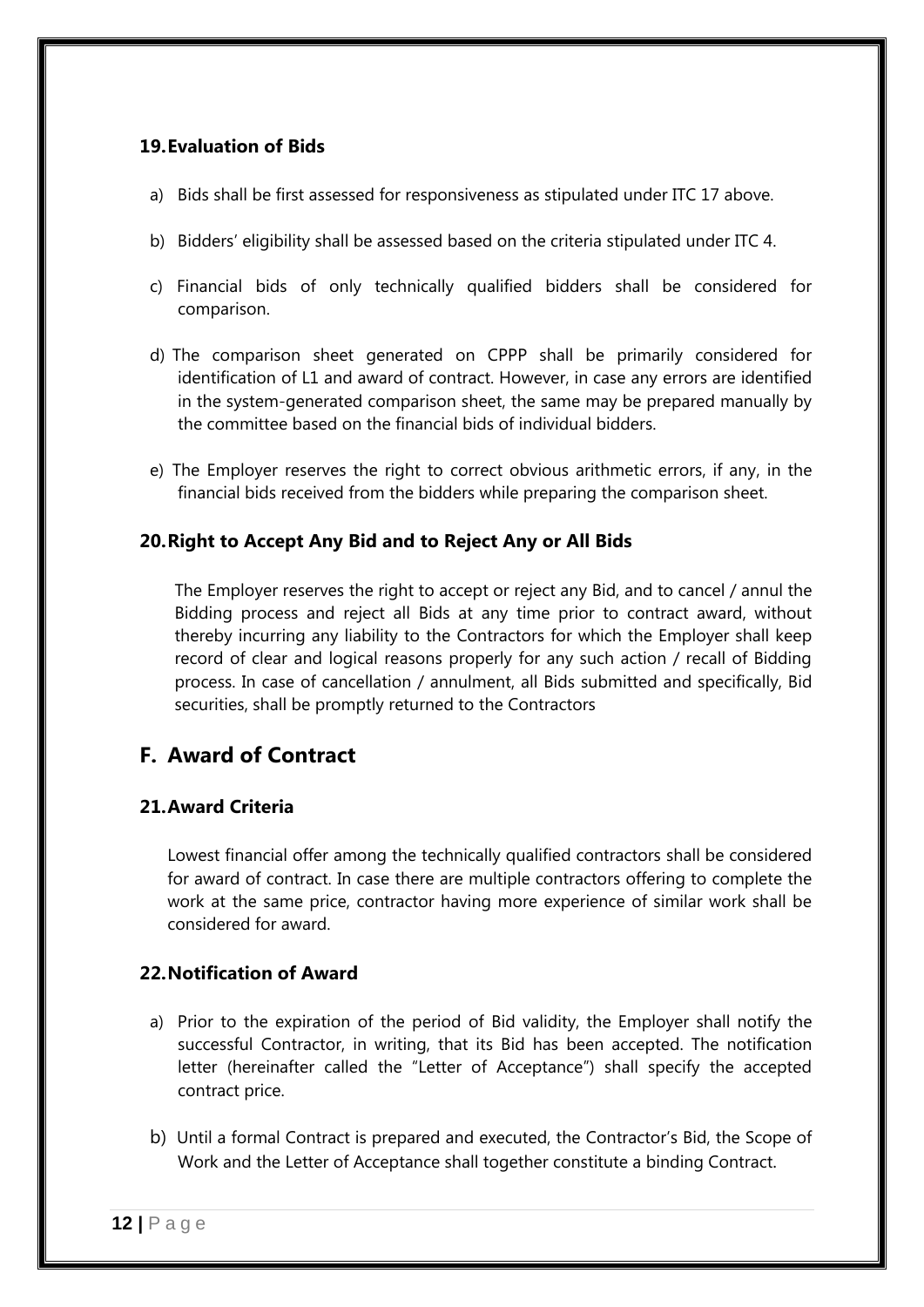#### **23.Performance Security**

Successful Contractor shall submit a performance bank guarantee amounting to 5% of the accepted price as mentioned in the Letter of Acceptance in the form of a cash deposit / bank guarantee within 14 days of issuance of the Letter of Acceptance failing which the bid shall be liable for rejection and L2 bidder may be considered for award of contract. In case the L1 contractor's financial offer is more than 10% below the estimates, additional performance security equal to 10% of the difference between the estimates and L1 price may be requested from the contractor. The Performance Security shall remain valid for a period of 30 months.

#### **24.Other Statutory Requirements**

Successful Contractor shall be required to fulfil insurance and other statutory requirements including submission of signed undertakings assuring compliance with the various standards stipulated in the conditions of contract. Failure of the successful Contractor to submit the same shall constitute sufficient grounds for the annulment of the award. In that event the Employer may award the Contract to the next highest evaluated Contractor, whose Bid is substantially responsive and is determined by the Employer to be qualified to perform the Contract satisfactorily.

#### **25.Signing of Contract**

Promptly after notification of Award, the Employer shall send the successful Contractor the Contract Agreement. Within ten days of receipt of the Contract Agreement, the successful Contractor shall sign, date, and return it to the Employer.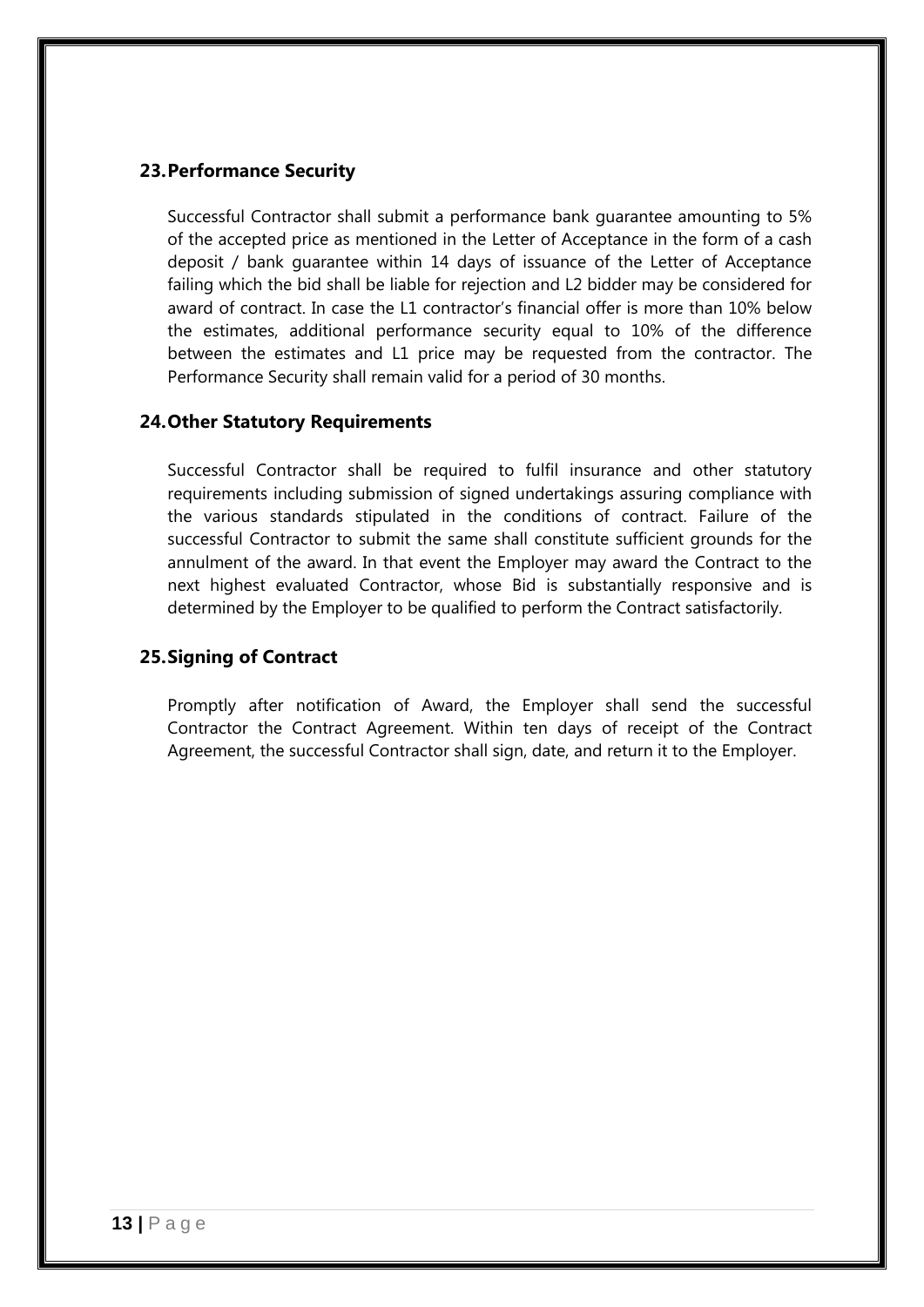## **Annexure I - Instructions for Online Bid Submission**

Contractors are required to submit soft copies of their Bids electronically on the CPP Portal, using valid Digital Signature Certificates. The instructions given below are meant to assist the Contractors in registering on the CPP Portal, prepare their Bids in accordance with the requirements and submitting their Bids online on the CPP Portal.

#### **REGISTRATION**

- 1. Contractors are required to enrol on the e-Procurement module of the Central Public Procurement Portal (URL: [https://eprocure.gov.in/eprocure/app\)](https://eprocure.gov.in/eprocure/app) by clicking on the link "Online Contractor Enrolment" on the CPP Portal which is free of charge.
- 2. As part of the enrolment process, the Contractors will be required to choose a unique username and assign a password for their accounts.
- 3. Contractors are advised to register their valid email address and mobile numbers as part of the registration process. These would be used for any communication from the CPPP.
- 4. Upon enrolment, the Contractors will be required to register their valid Digital Signature Certificate (Class III Certificates with signing key usage) issued by any Certifying Authority recognized by CCA India (e.g., Sify / nCode / eMudhra etc.), with their profile.
- 5. Only one valid DSC should be registered by a Contractor. Please note that the Contractors are responsible to ensure that they do not lend their DSCs to others which may lead to misuse.
- 6. Contractor then logs in to the site through the secured log-in by entering their user ID / password and the password of the DSC / e-Token.

#### **SEARCHING FOR TENDER DOCUMENTS**

- 1. There are various search options built in the CPP Portal, to facilitate Contractors to search active tenders by several parameters. These parameters could include Tender ID, Organization Name, Location, Date, Value, etc. There is also an option of advanced search for tenders, wherein the Contractors may combine a number of search parameters such as Organization Name, Form of Contract, Location, Date, Other keywords etc. to search for a tender published on the CPP Portal.
- 2. Once the Contractors have selected the tenders they are interested in, they may download the required documents / tender schedules. These tenders can be moved to the respective "My Tenders" folder. This would enable the CPP Portal to intimate the Contractors through SMS / e-mail in case there is any corrigendum issued to the tender document.
- 3. The Contractor should make a note of the unique Tender ID assigned to each tender; in case they want to obtain any clarification / help from the Helpdesk.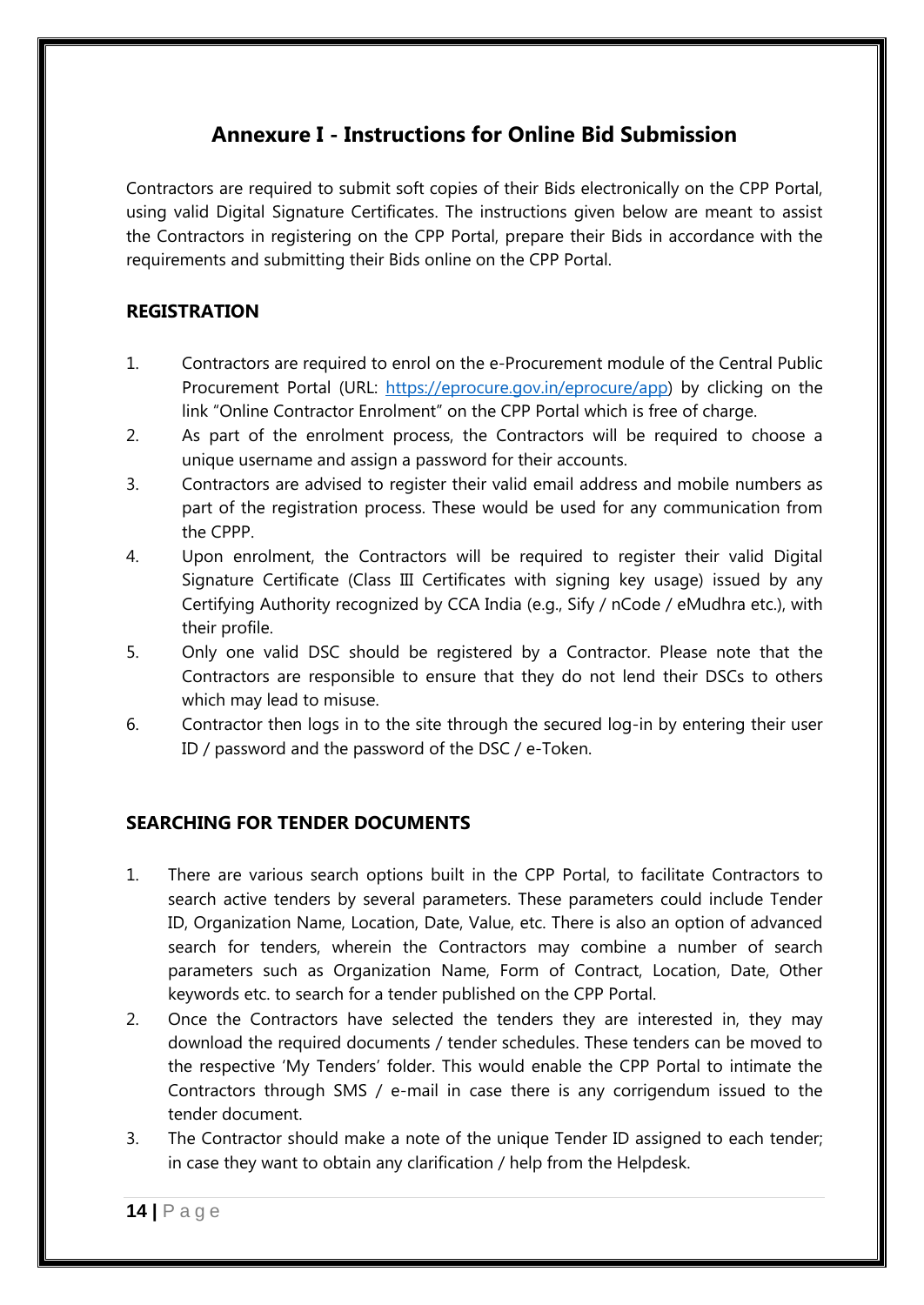#### **PREPARATION OF BIDS**

- 1. Contractor should take into account any corrigendum published on the tender document before submitting their Bids.
- 2. Please go through the tender advertisement and the tender document carefully to understand the documents required to be submitted as part of the Bid. Please note the number of covers in which the Bid documents have to be submitted, the number of documents - including the names and content of each of the document that need to be submitted. Any deviations from these may lead to rejection of the Bid.
- 3. Contractor, in advance, should get ready the Bid documents to be submitted as indicated in the tender document / schedule and generally, they can be in PDF / XLS / RAR / DWF/JPG formats. Bid documents may be scanned with 100 dpi with black and white option which helps in reducing size of the scanned document.
- 4. To avoid the time and effort required in uploading the same set of standard documents which are required to be submitted as a part of every Bid, a provision of uploading such standard documents (e.g. PAN card copy, annual reports, auditor certificates etc.) has been provided to the Contractors. Contractors can use "My Space" or ""Other Important Documents"" area available to them to upload such documents. These documents may be directly submitted from the "My Space" area while submitting a Bid and need not be uploaded again and again. This will lead to a reduction in the time required for Bid submission process.

Note: My Documents space is only a repository given to the Contractors to ease the uploading process. If Contractor has uploaded his Documents in My Documents space, this does not automatically ensure these Documents being part of Technical Bid.

#### **SUBMISSION OF BIDS**

- 1. Contractor should log into the site well in advance for Bid submission so that they can upload the Bid in time i.e. on or before the Bid submission time. Contractor will be responsible for any delay due to other issues.
- 2. The Contractor has to digitally sign and upload the required Bid documents one by one as indicated in the tender document.
- 3. Contractor has to select the payment option as "offline" to pay the tender fee / EMD as applicable and enter details of the instrument.
- 4. Contractor should prepare the EMD as per the instructions specified in the tender document. The original should be posted/couriered/given in person to the concerned official, latest by the last date of Bid submission or as specified in the tender documents. The details of the DD/any other accepted instrument, physically sent, should tally with the details available in the scanned copy and the data entered during Bid submission time, otherwise the uploaded Bid will be rejected.
- 5. Contractors are requested to note that they should necessarily submit their financial Bids in the format provided and no other format is acceptable. If the price Bid has been given as a standard BoQ format with the tender document, then the same is to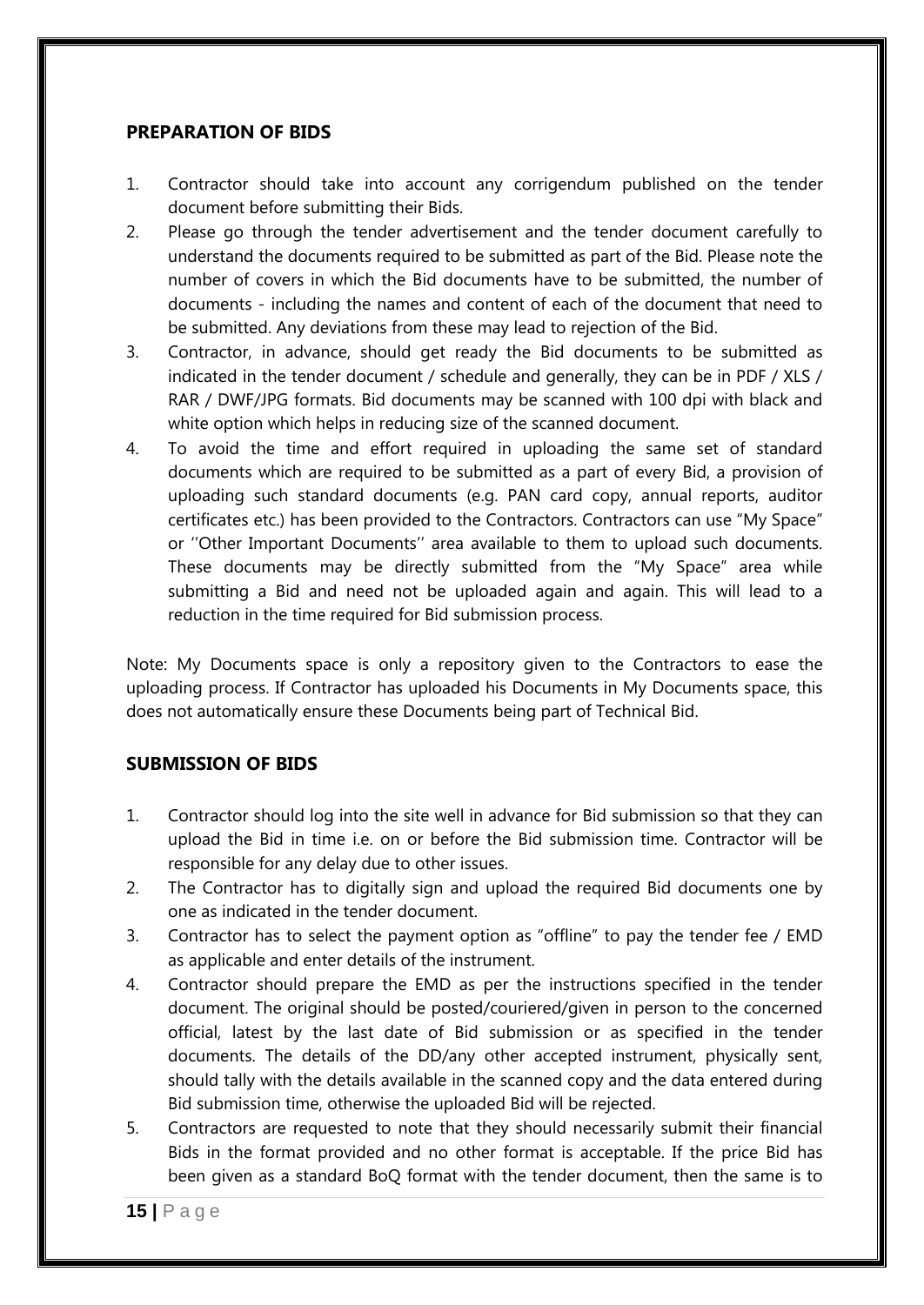be downloaded and to be filled by all the Contractors. Contractors are required to download the BoQ file, open it and complete the white coloured (unprotected) cells with their respective financial quotes and other details (such as name of the Contractor). No other cells should be changed. Once the details have been completed, the Contractor should save it and submit it online, without changing the filename. If the BoQ file is found to be modified by the Contractor, the Bid will be rejected.

- 6. The server time (which is displayed on the Contractors" dashboard) will be considered as the standard time for referencing the deadlines for submission of the Bids by the Contractors, opening of Bids etc. The Contractors should follow this time during Bid submission.
- 7. All the documents being submitted by the Contractors would be encrypted using PKI encryption techniques to ensure the secrecy of the data. The data entered cannot be viewed by unauthorized persons until the time of Bid opening. The confidentiality of the Bids is maintained using the secured Socket Layer 128-bit encryption technology. Data storage encryption of sensitive fields is done. Any Bid document that is uploaded to the server is subjected to symmetric encryption using a system generated symmetric key. Further this key is subjected to asymmetric encryption using buyers/Bid opener"s public keys. Overall, the uploaded tender documents become readable only after the tender opening by the authorized Bid openers.
- 8. The uploaded tender documents become readable only after the tender opening by the authorized Bid openers.
- 9. Upon the successful and timely submission of Bids (i.e., after Clicking "Freeze Bid Submission" in the portal), the portal will give a successful Bid submission message & a Bid summary will be displayed with the Bid no. and the date & time of submission of the Bid with all other relevant details.
- 10. The Bid summary has to be printed and kept as an acknowledgement of the submission of the Bid. This acknowledgement may be used as an entry pass for any Bid opening meetings.

#### **ASSISTANCE TO CONTRACTORS**

- 1. Any queries relating to the tender document and the terms and conditions contained therein should be addressed to the Tender Inviting Authority for a tender or the relevant contact person indicated in the tender.
- 2. Any queries relating to the process of online Bid submission or queries relating to CPP Portal in general may be directed to the 24x7 CPP Portal Helpdesk.

Contractors may avail the free training on the use of e-procurement system as per the schedule published at the following link: [https://eprocure.gov.in/cppp/trainingdisp.](https://eprocure.gov.in/cppp/trainingdisp) In case of any further queries, please contact Shri Vikram Satre at +91-82865-87409 during office hours i.e., between 10 AM till 6 PM on weekdays.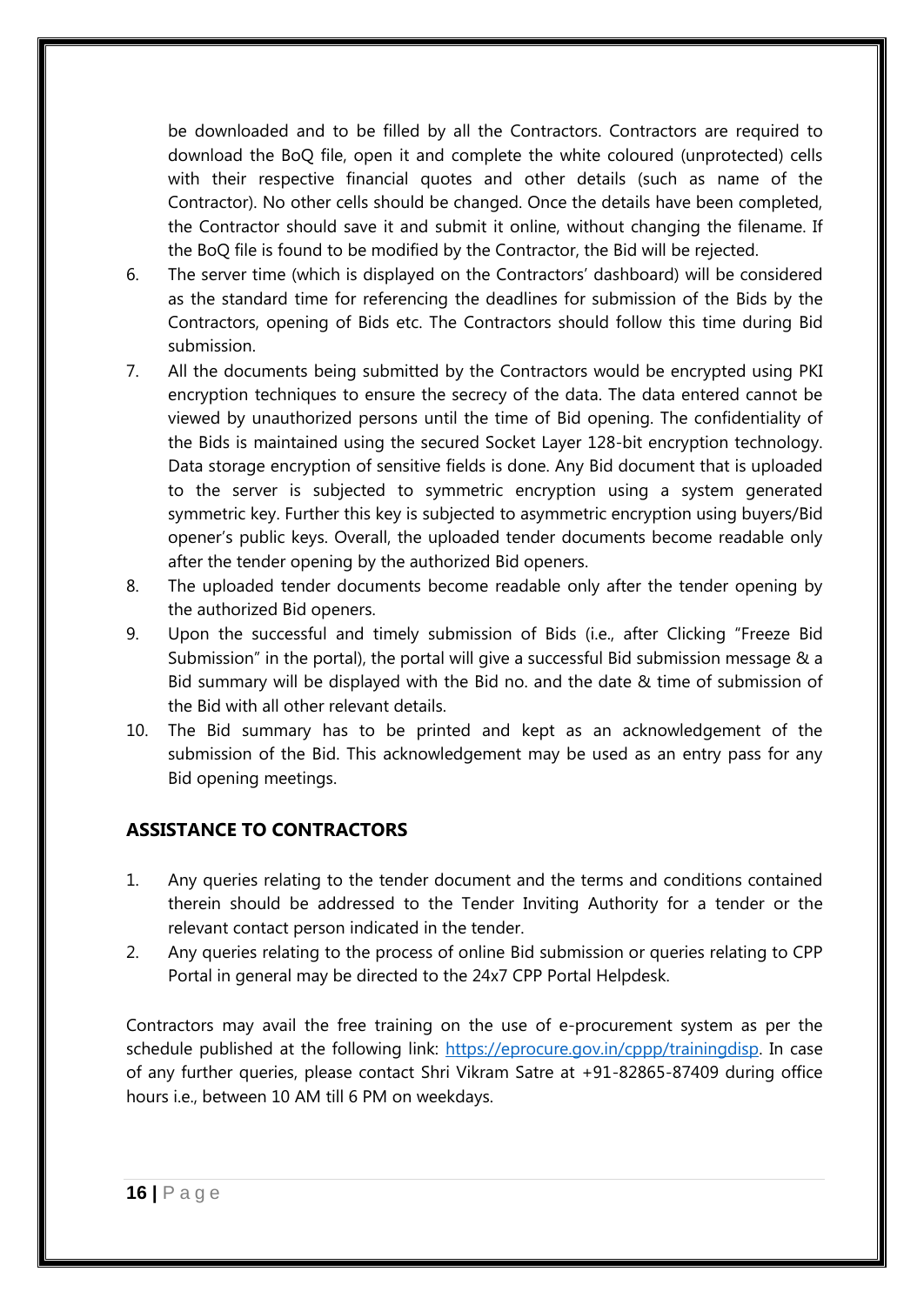# **Scope of Work**

#### **TANK WATERPROOFING:**

The following specifications need to be followed to be able to achieve the desired result of treating a porous slab section and also creating a separate water proofing layer.

- a. **Top Surface:** All the wearing coats and water proofing layer existing on the present slab should be removed and the surface properly cleaned. The original slab surface shall be properly cleaned with a water jet prior to application of any treatment. In case of the surface having carbonation or corrosion related distress, this has to be treated first without the final coat of cover built-up being done.
- b. **Bottom Surface:** The plastered surface has to be cleaned and removed. The surface cleaned properly and the surface cracks are to be opened. In case of the surface having carbonation or corrosion related distress, this has to be treated first without the final coat of cover built-up being done. The cracks which are of micro and minor nature (less than 10mm thick) shall be kept open.
- c. **Surface Water proofing treatment**. Making up lost section of concrete/ mortar with thixotropic repair mortar is one component thixotropic dual shrinkage compensated fibre r/f formulation for structural members build up section by hand packing as per manufactures specification applied by mean of hand gloves / by expert applicator. The rehabilitees surface should be free from air gaps, avoids should be in line with existing required line. Line with existing surface includes curing, cleaning complete area etc complete.
- d. **Curing:** Proper curing and safety precaution that form the integral part of the specification shall be also followed in totality.

#### **A. Waterproofing Of Tank inside:**

- a. Waterproofing of Water Tank is carried out as described below and in the same sequence.
- b. Break and remove old waterproofing treatment from Tank Slab.
- c. Remove the plaster from the side walls, Ceiling, etc. from the slab top level.
- d. Thoroughly chip and roughen exposed concrete. Clean with wire brushes and wash thoroughly with plenty of water.
- e. Any loose patches in base concrete shall be first repaired. If any steel is exposed, clean it and apply a protective coating. If any cracks are seen, open and seal them as directed by the consultant.
- f. Making up lost section of concrete/ mortar with thixotropic repair mortar is one component thixotropic dual shrinkage compensated fibre r/f formulation for structural members build up section by hand packing as per manufactures specification applied by mean of hand gloves / by expert applicator.
- g. The rehabilitees surface should be free from air gaps, avoids should be in line with existing required line.
- h. Line with existing surface includes curing, cleaning complete area etc complete.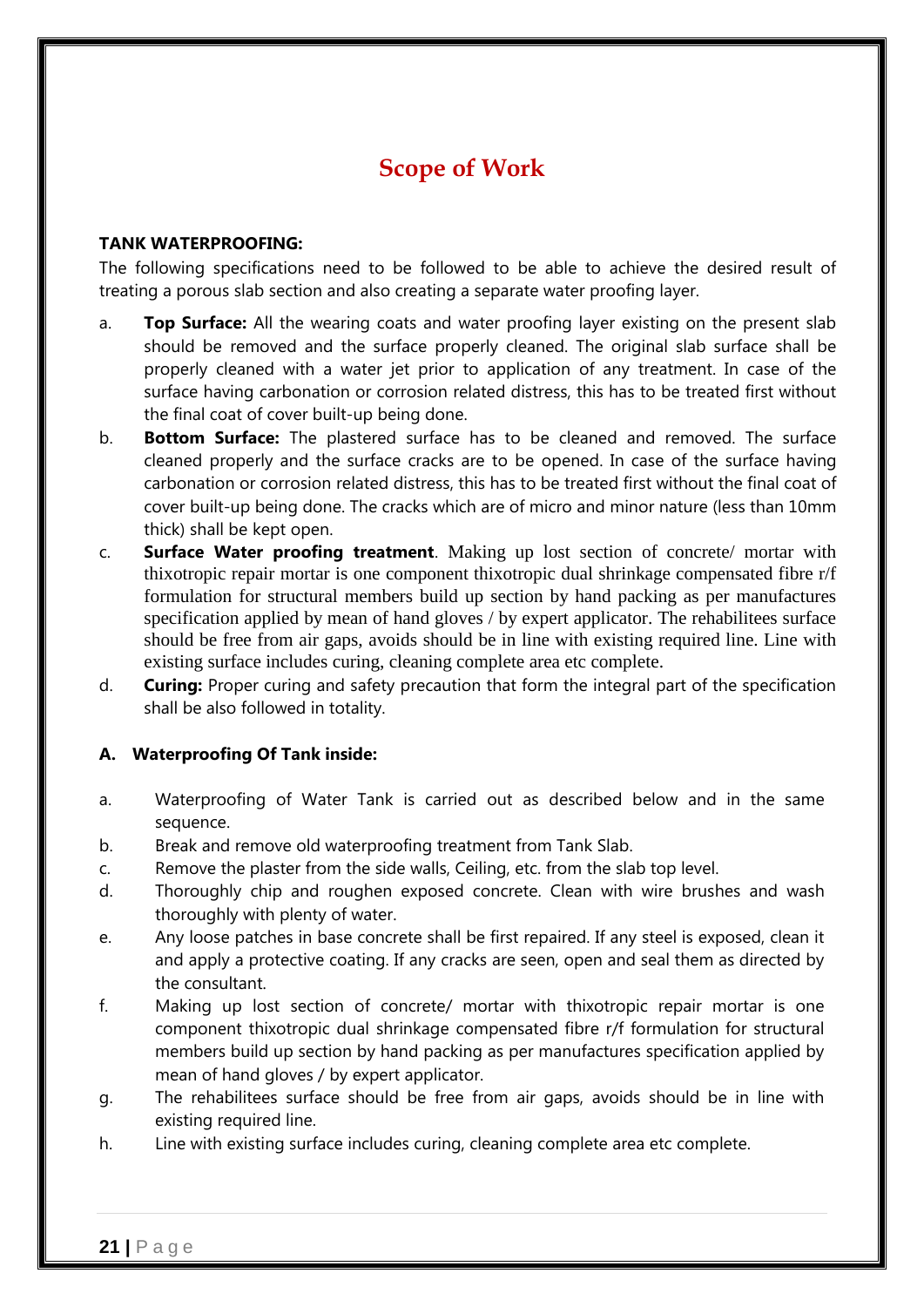- i. Apply waterproof plaster on internal wall area of tank.
- j. Apply Anti-Bacterial, Food Grade chemical for coating of entire internal part of tank
- k. Completed work is then cured for at least 07 days by ponding method.

#### **B. WATERPROOFING OF TANK TOP :**

- a. Clean the top of the chajja and chisel extra mortar if any.
- b. Providing and fixing 3mm APL Membrane sheet.
- c. Cure the water-proofing for at least seven days with soaked gunny bags.

#### **C. EXTERNAL PLASTER:**

#### **The external plaster shall be applied in two coats and finished sand-faced.**

- a. All the precautions such as covering windows by plywood/tin sheets and tying stitched Hessian to external face of the scaffolding shall be taken. The debris shall be taken down and stacked or carted away as directed.
- b. If the existing plaster is defective, the loose and damaged plaster shall be broken and removed carefully by chipping or by light chiselling, so as not to disturb the sound concrete/brickwork inside.
- c. If the plaster is to be applied on unrepaired concrete surface the exposed concrete surface shall be first roughened by close chipping, and then cleaned with brushing and washing. If roughening of concrete is not possible, then a bond coat such as hack aid plast or equivalent at the interface shall be provided.
- d. If the plaster is to be applied on repaired concrete surface, the base shall be kept rough to provide a key to the plaster.
- e. The surface to be plastered shall be cleaned of loose materials, is thoroughly watered and kept adequately wet during plastering.
- f. If plaster is done in patches, the bond coat must also be applied on the edges of old plaster in contact with new plaster.

#### **The external plaster shall be applied in two coats:-**

- g. **The first coat is mortar in cement:** sand 1:4 proportions, with a water cement ratio not exceeding 0.45. The surface shall be even and without any undulations so as to have a thin second coat. The first coat is made rough to provide a key to the second coat. The base plaster shall be thoroughly watered and cured for minimum two days before the second coat is applied. If second coat is not to be done immediately, then minimum seven days curing must be done.
- h. **The second coat shall be a thin layer of mortar with cement:** sand 1:3, using, fine washed sand and the approved additive, applied evenly by a trowel and finished to required granular texture by a rubber sponge. The final line, level and plane shall match the existing unbroken plaster. The second coat shall be kept wet by watering and shall not be allowed to dry for at least seven days.

#### **D. LIST OF APPROVED MAKES OF MATERIALS / TRADE**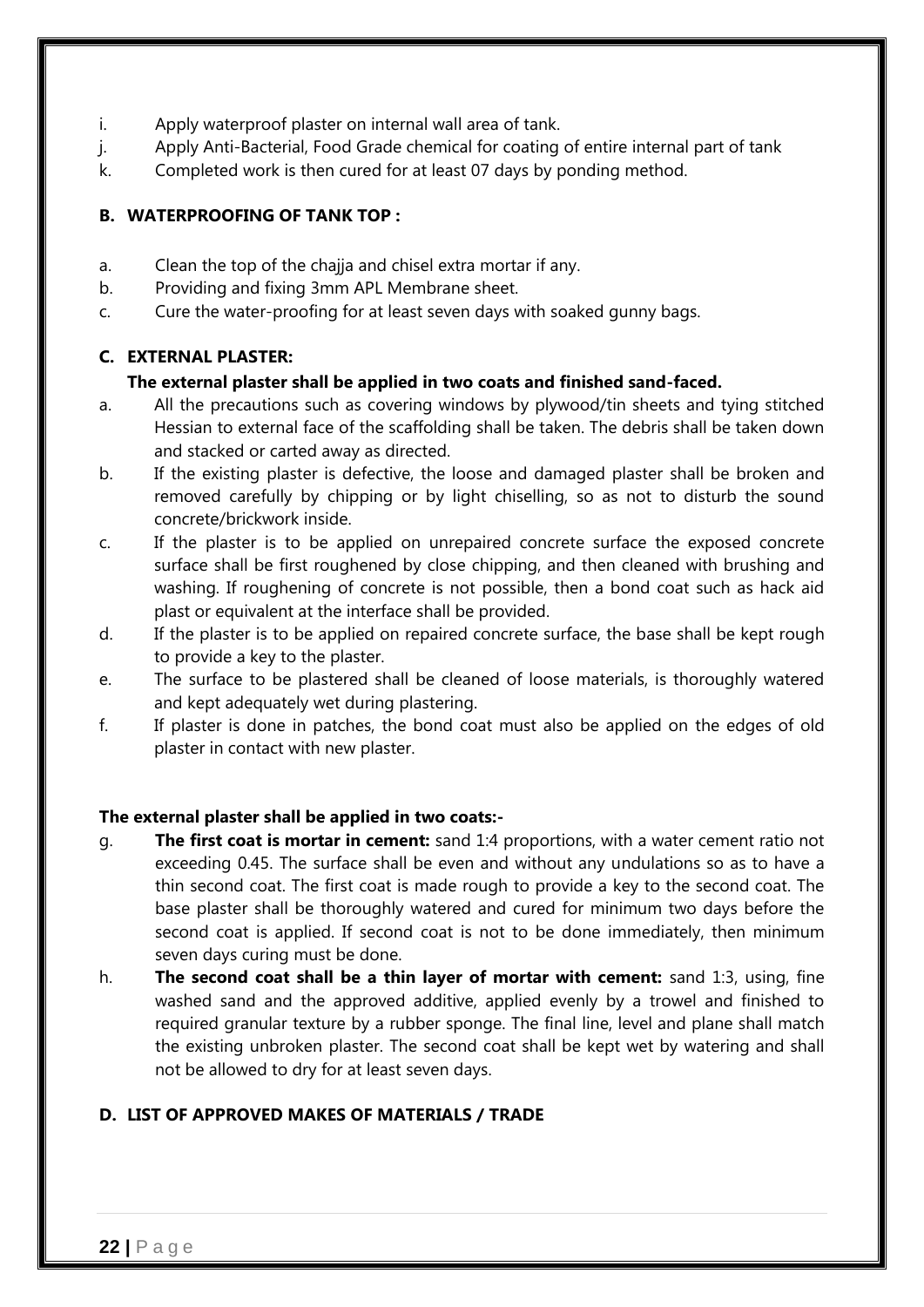- a. Unless otherwise mentioned any one of the approved makes or brands shall be allowed to be used. Other specific equivalent brands with BIS mark may be allowed to be used if approved by SEEPZ-SEZ.
- b. The tenderer shall distinctly understand that it will not be their prerogative to insist on a particular brand from the list. Final selection will be done with the approval of SEEPZ-SEZ.
- c. Wherever contractor proposes to use equivalent makes (i.e. other than specified), the same shall be done after prior approval of the Employer / Architect. Any additional expenditure and time due to this shall be solely on contractor's account and no claims whatsoever shall be entertained in this regard.
- d. If the schedule of quantities prescribes a particular brand of materials or fittings, the same shall be considered while quoting the rates.

| S No. | <b>Material</b>        | <b>Brand</b>                                                    |
|-------|------------------------|-----------------------------------------------------------------|
| 1.    | Cement                 | ACC / Ambuja / L&T / Sankar / Ramco / Coromandel                |
| 2.    | Sand                   | Vaitrana river sand                                             |
| 3.    | High<br>strength       | Sika / BSF                                                      |
|       | fibre glass repair     |                                                                 |
|       | mortar                 |                                                                 |
|       | (Thixotropic)          |                                                                 |
| 4.    | <b>Rust Passivator</b> | Sika / Ruskil / Rusticide                                       |
| 5.    | Proofing<br>Water      | CICO / Algiproof /Impermo/ Fosroc/Dr. Fixit/Roff/Sunanda / Sika |
|       | Compound               |                                                                 |
| 6.    | GI Pipes               | TATA, Zenith                                                    |
| 7.    | <b>PVC Pipes</b>       | Supreme. Astral, Prince                                         |

#### **SAMPLES FOR APPROVAL**

Contractor, before supply of material should show the samples of all the materials to the Client and get it approved. However, it should be noted that approval from the Engineer shall not relieve the Contractor of his responsibility and any damage to the property or any loss of life due to the negligence in this regard shall be at the Contractor's account.

#### **SAFETY PRECAUTIONS**

- 1. The Contractor shall maintain in a readily accessible place first aid appliances including adequate supply of sterilized dressings and cotton wool.
- 2. An injured person shall be taken to a public hospital without loss of time, in cases where the injury necessitates hospitalization.
- 3. No portable single ladder shall be over 8 meters in length. The width between the side rails shall not be less than 30 cm. Clear and the distance between two adjacent rungs shall not be more than 30 cm. When a ladder is used an extra mazdoor shall be engaged for holding the ladder.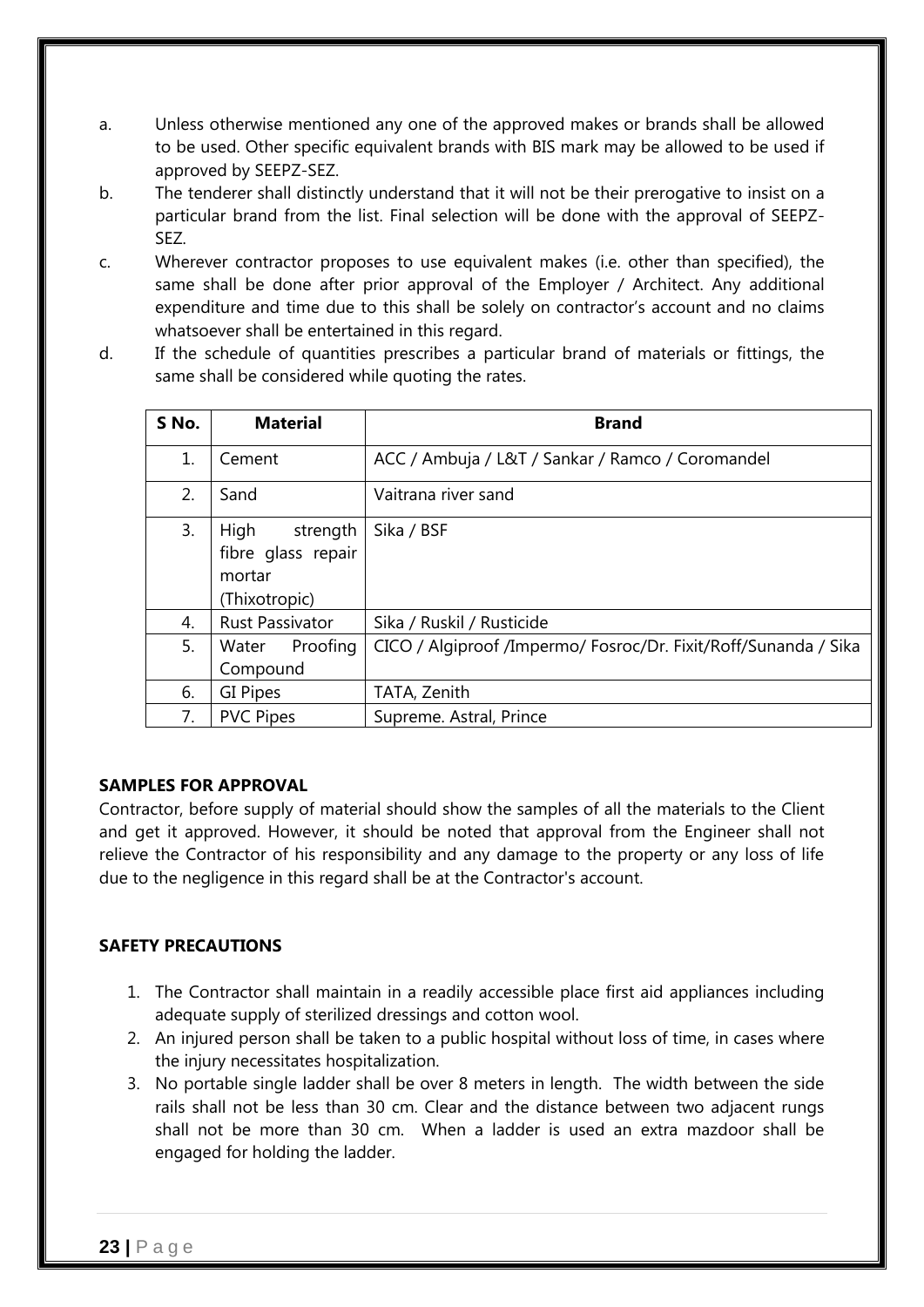- 4. Every opening in the floor of a building or in a working platform be provided with suitable means to prevent the fall of persons or materials by providing suitable fencing or railing whose minimum height shall be one meter.
- 5. Workers employed on mixing and handling material such as asphalt, cement, mortar shall be provided with protective footwear and rubber hand gloves.
- 6. Hoisting machine and tackle used in the works, including their attachments, anchorage and supports shall be in perfect condition.
- 7. The Employer reserves the right to instruct the Contractors to take additional safety precautions if found necessary.
- 8. All workers shall be provided with helmet, Safety Shoes and Safety belts.
- 9. All workers shall be provided kits in order to ensure the COVID-19 appropriate behavior in the premises.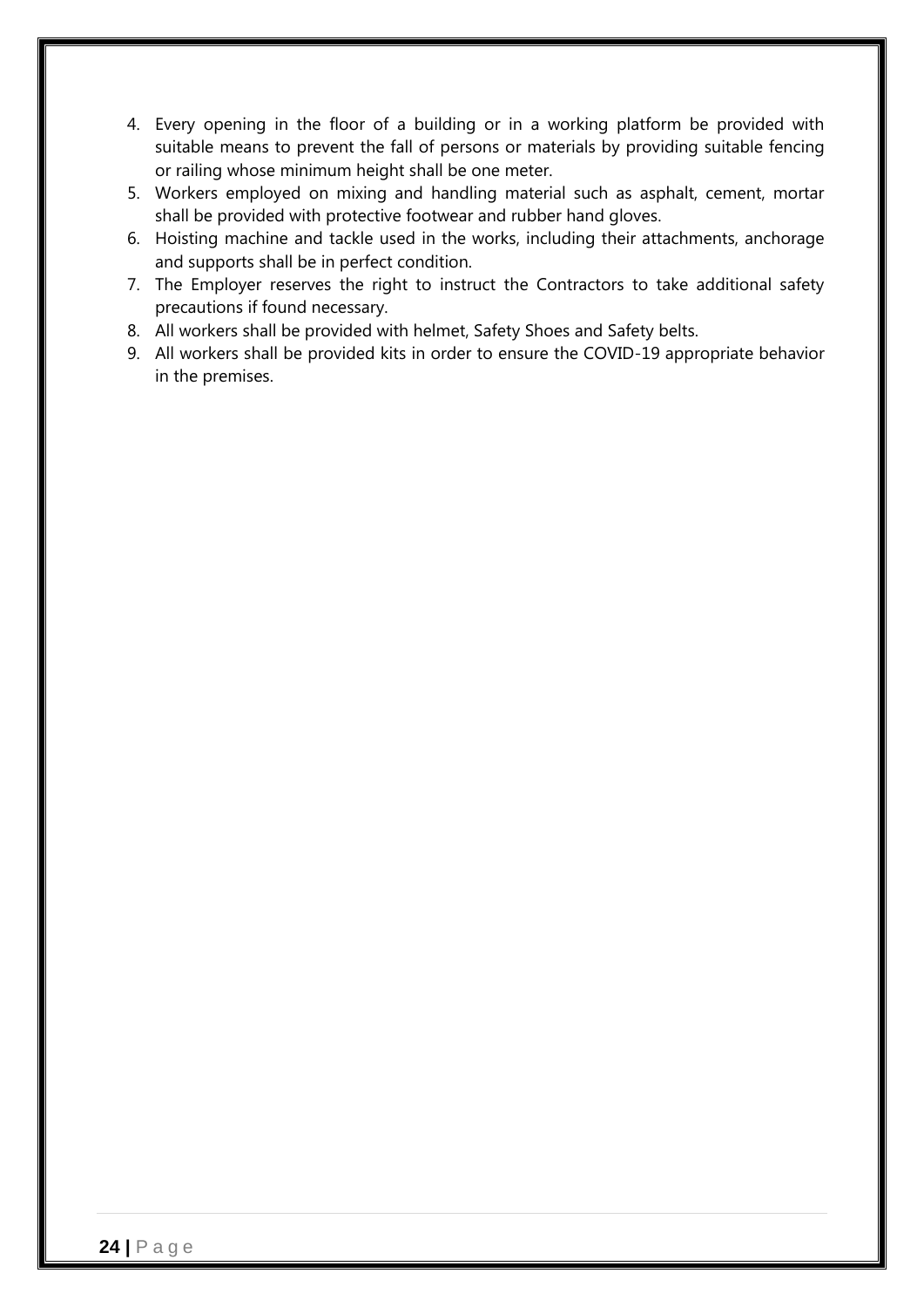#### **Form of Letter of Bid**

*The Contractor must prepare the Letter of Bid on its letterhead clearly showing the Contractors complete name and address.*

*Note: All italicized text is for use in preparing these forms and shall be deleted from the final products.*

Date:

Bid Ref. No.:

To, The Development Commissioner SEEPZ, SEZ Authority Andheri (East), Mumbai-400 096

- 1. We have examined and have no reservations to the Bidding Documents, including Addenda issued in accordance with Instructions to Contractor and the Terms and Conditions of Contract.
- 2. We meet the eligibility requirements in accordance with ITC 4 and have no Conflict of Interest in accordance with GFR 175.
- 3. We offer to complete, in conformity with the Bidding Documents, the following works: Waterproofing Treatment of Overhead Water Storage Tank (Inside & Outside) & Allied Works of SDF 1 Building (A Wing) at SEEPZ SEZ, Mumbai.
- 4. Our final price offer is as submitted in our financial Bid.
- 5. Our Bid shall remain valid for 60 days from the last date of submission of the Bid and it shall remain binding upon us and may be accepted at any time before the expiration of that period.
- 6. We are not participating, as a Contractor or as a sub-Contractor, in more than one Bid in this bidding process.
- 7. We are not debarred by any procuring entity of the Central Government or any State Government or any Public Undertaking, Autonomous body, Authority by whatever name called.
- 8. We hereby certify that we have taken steps to ensure that no person acting for us or on our behalf will engage in any activities which is in contravention of the Code of Integrity proscribed in GFR 175.
- 9. We hereby certify that we neither are associated nor have been associated directly or indirectly with the officials / consultants or any other individual or entity that has prepared the design, specifications and other documents for the subject matter of procurement or is being proposed as Project Manager for the contract from the SEEPZ SEZ Authority.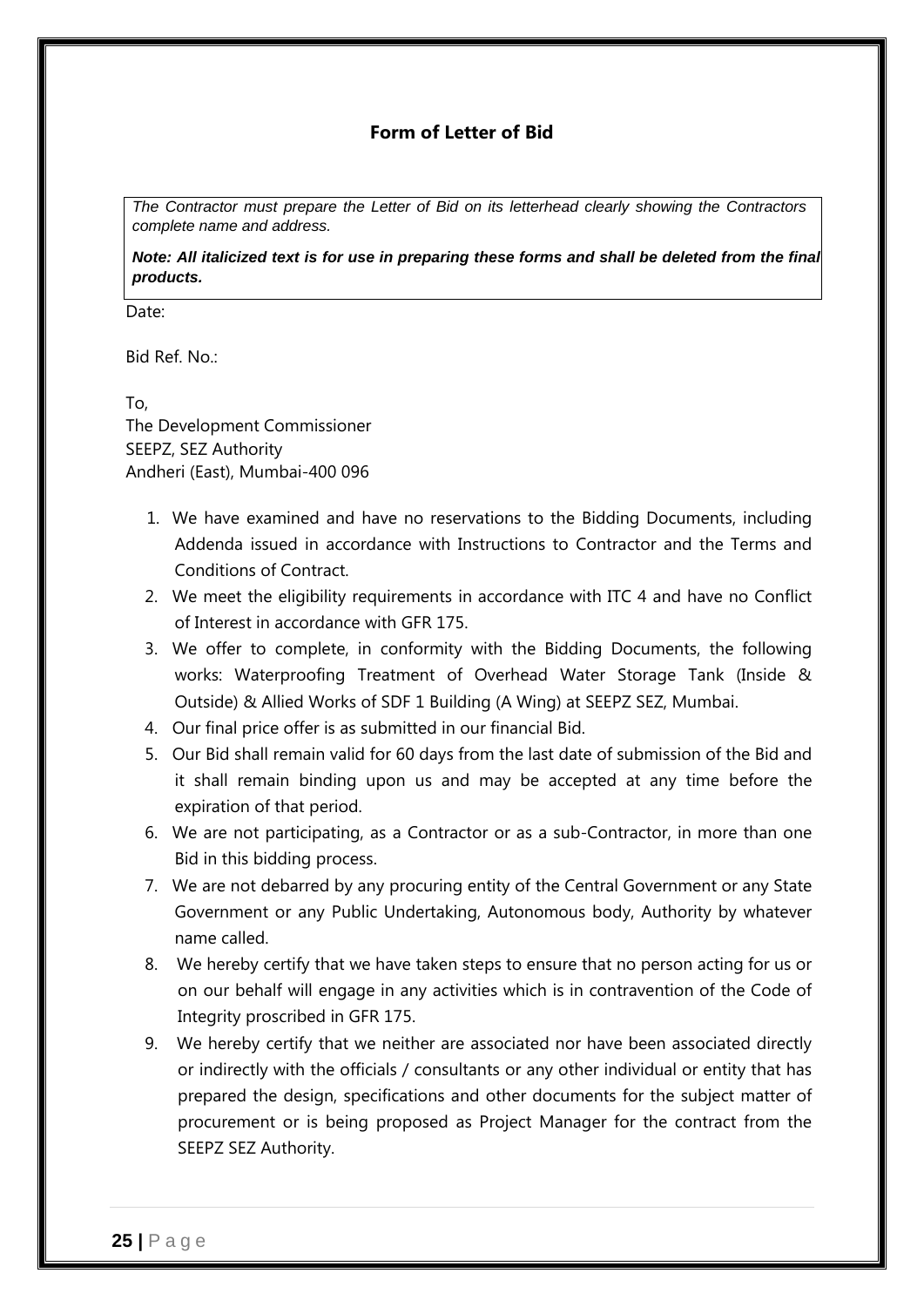- 10.We hereby certify that we have fulfilled our obligations to pay all such taxes as payable to the Central Government or the State Government or any local authority.
- 11.We hereby certify that we are not insolvent, in receivership, bankrupt or being wound up, not have its affairs administered by a court or a judicial officer, not have its business activities suspended and must not be the subject of legal proceedings for any of the foregoing reasons.
- 12.We hereby certify that our directors and officers have not been convicted of any criminal offence related to their professional conduct or the making of false statements or misrepresentations as to their qualifications to enter into a procurement contract within a period of three years preceding the commencement of the procurement process, or not have been otherwise disqualified pursuant to debarment proceedings.
- 13.We understand that this Bid, together with your written acceptance thereof included in your notification of award, shall constitute a binding contract between us, until a formal contract is prepared and executed; and
- 14.We understand that SEEPZ SEZ Authority is not bound to accept the L1 Bid or any other Bid that SEEPZ SEZ Authority may receive and that the decision of the SEEPZ, SEZ authority shall be final & binding.

Name of the Contractor: Name of Contractors Authorized Signatory: Designation of the person signing the Bid: Signature of the person named above Date signed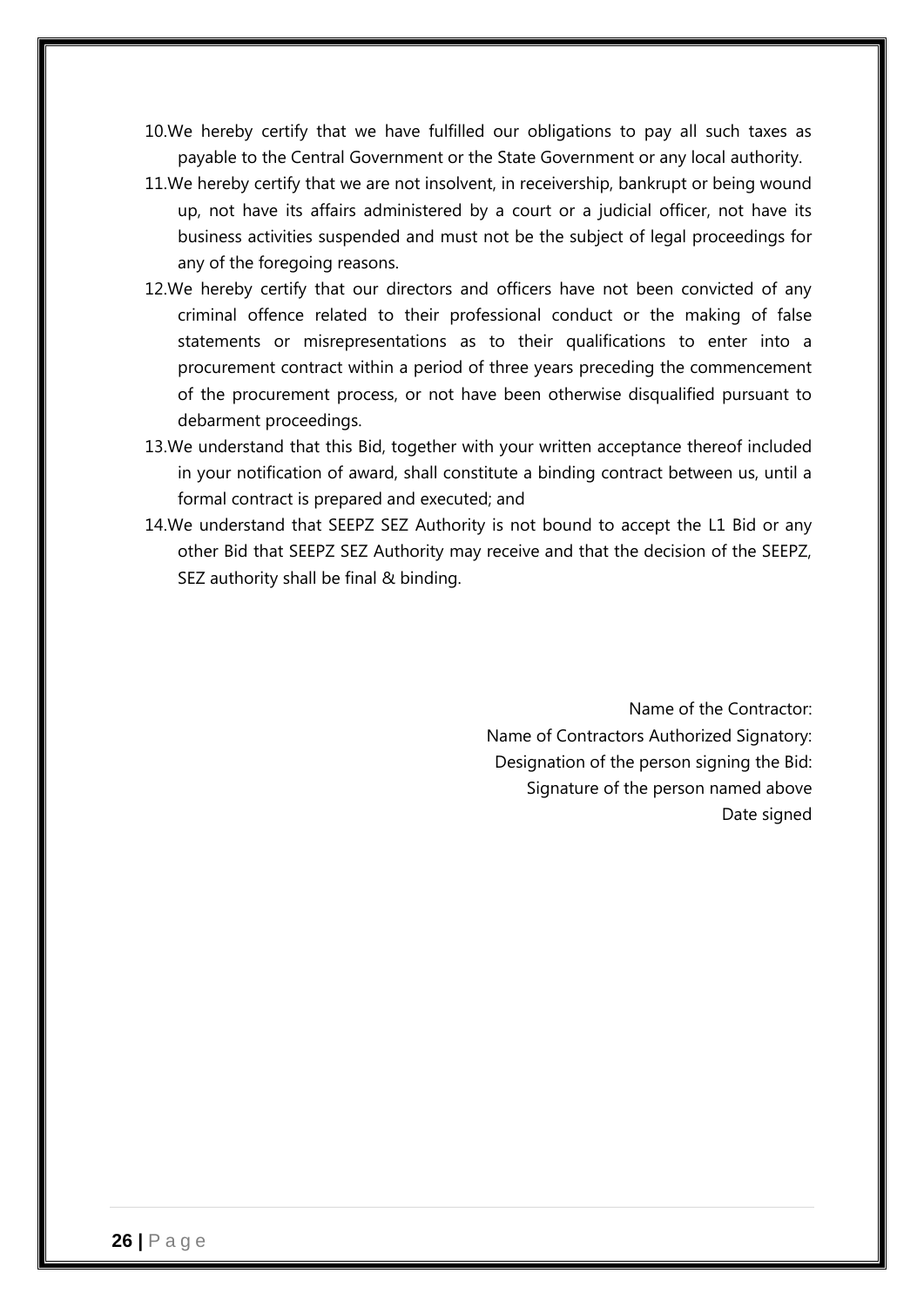# **Checklist of documents comprising Bid**

| <b>SN</b>   | Document                                            | Included<br>(Y/N) | Page No.  |
|-------------|-----------------------------------------------------|-------------------|-----------|
| $\mathbf 1$ | Checklist of documents comprising Bid               |                   |           |
| 2           | <b>Bid Security (EMD)</b>                           |                   |           |
| 3           | Power of Attorney / Authorization Letter            |                   |           |
| 4           | Letter of Bid                                       |                   |           |
| 5           | <b>Eligibility Documents</b>                        |                   |           |
| 6           | Financial Bid (to be uploaded in a separate folder) |                   | <b>NA</b> |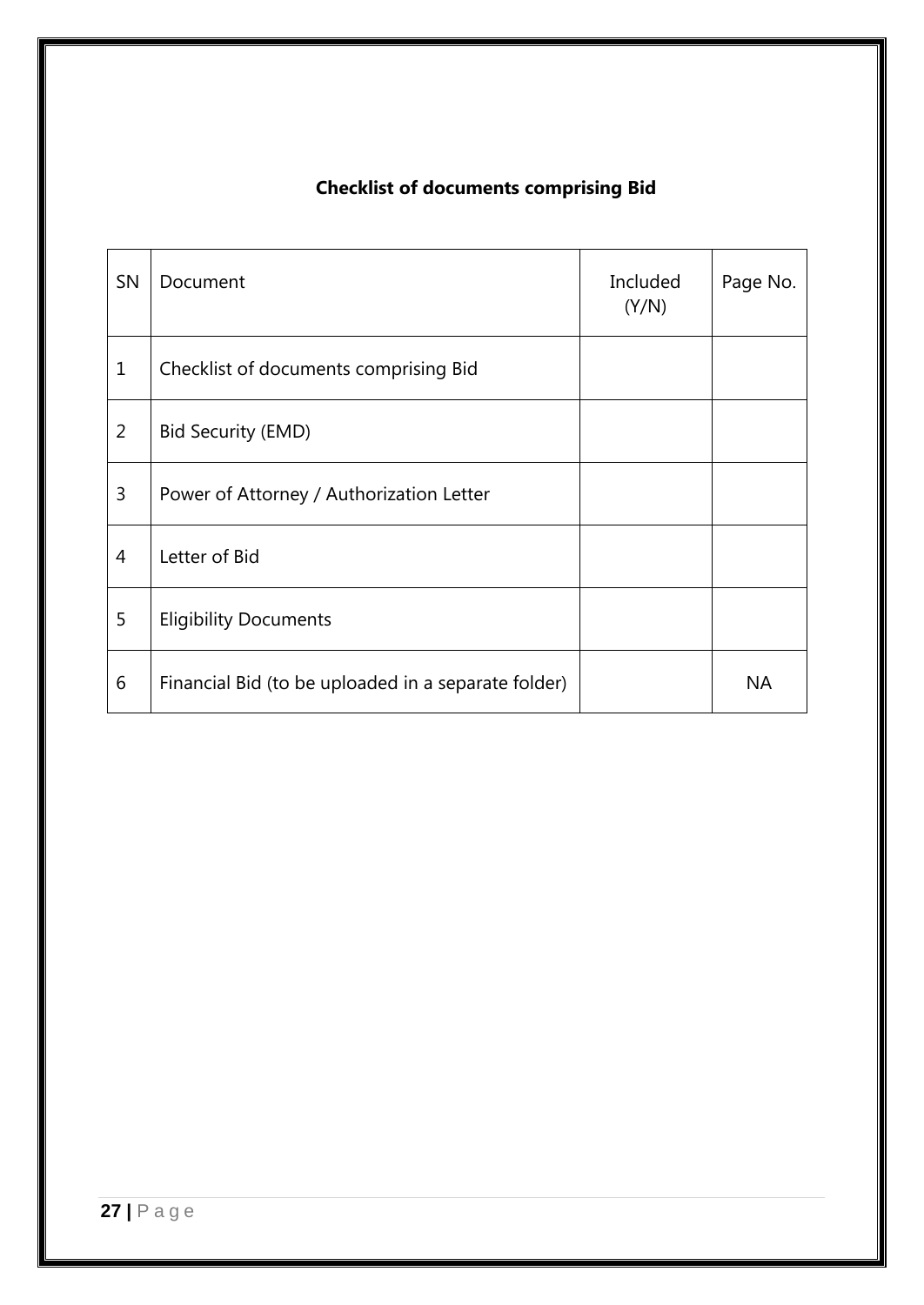# **Format for Letter of Acceptance**

{*On Employer's Letterhead*}

Date:

To: {*Insert Name and Address of the Successful Contractor*}

Subject: Letter of acceptance of your Bid against tender ref. no.:

This is to notify you that your Bid dated [*insert date of Bid submitted by the Contractor*] for the execution of services titled "<insert title>" against RFB Ref. No. [insert Bid Ref. *No.*] is hereby accepted by the Employer for the Contract Price of Rs. [*insert amount in numbers and words*], as evaluated in accordance with the Instructions to Contractors.

You are requested to submit the performance security amounting to Rs. [*insert amount in numbers and* words] and execute the contract agreement within 14 days of receipt of this Letter. Till a contract agreement is executed, this Letter along with your accepted Bids shall constitute a valid and mutually binding contract.

|--|--|

Name and Designation of Signatory: ....................................................

Name of Employer: ...............................................................................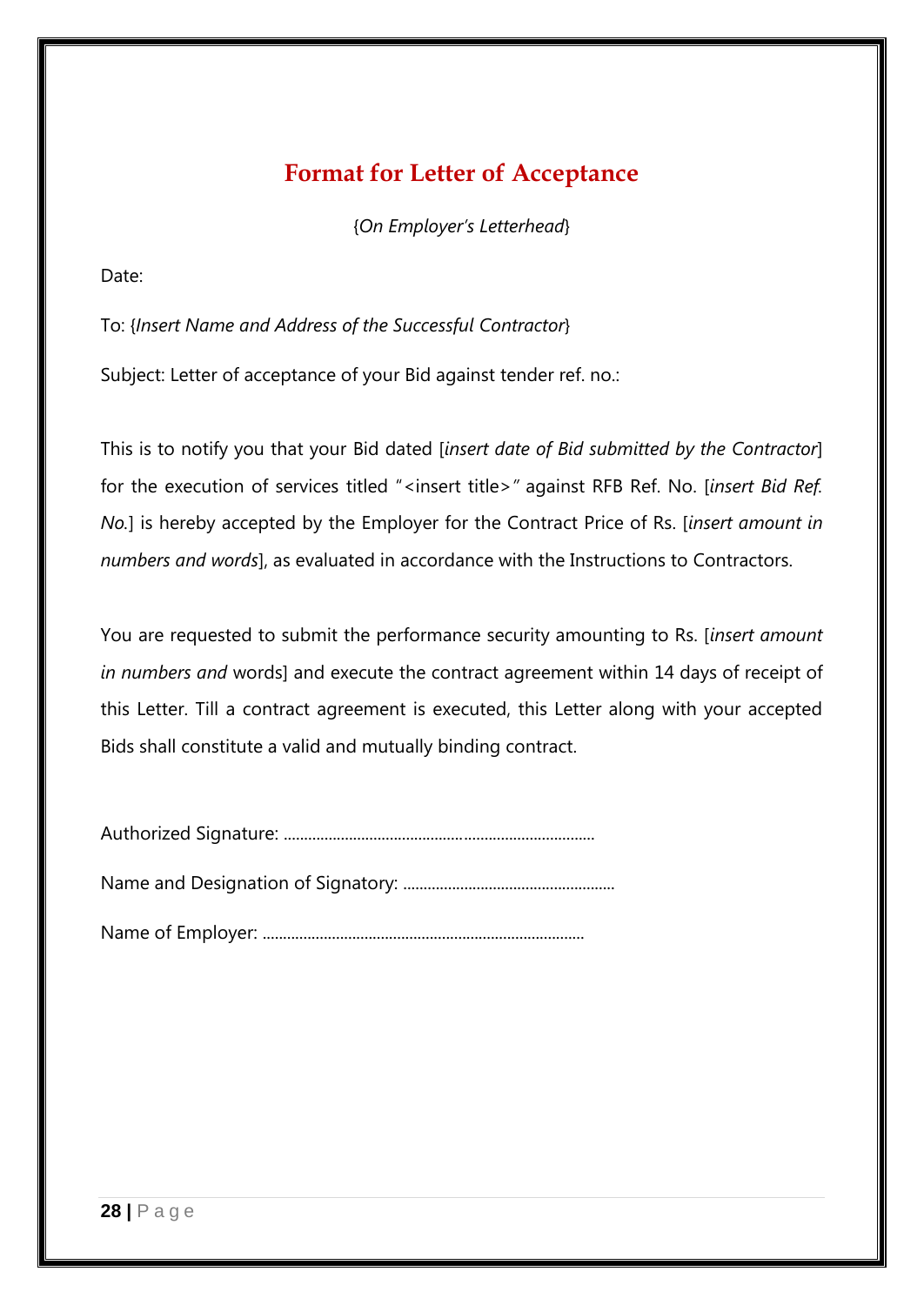# **Terms and Conditions of Contract**

- 1. Time of Completion: The time of completion for the work shall be 30 days from the date of issue of work order. (Contingency emergency repair work nature)
- 2. Liquidated damages for delay in completion of the works will be levied at 0.25% of the value of the accepted tender for every week of delay or part thereof, subject to maximum of 5% of the value of the accepted tender.
- 3. The successful bidder shall execute an agreement with SEEPZ-SEZ Authority at his cost on non-judicial stamp paper of worth as per Article 5 h A (iii) of Schedule I of the Bombay Stamp Act, 1956 as amended in accordance with the standard format enclosed (articles of agreement) within 14 days from the date of issue of work order.
- 4. The contractors are advised to conduct a site survey and satisfy themselves about the overall feasibility of work. The clarifications being sought be submitted in writing at our Office or email to [dcseepz-mah@nic.in](mailto:dcseepz-mah@nic.in) at least two working days prior to the last date of Submission of Bids.
- 5. The works shall commence within 10 working days from the date of issuance of the work order or the date on which the contractor is instructed to take possession of the site whichever is later.
- 6. Water and electricity required for execution of the works shall be provided by the Employer.
- 7. Laborers' stay at site is not permissible.
- 8. All the protocols / quidelines related to COVID 19 or other matters fixed by government to be followed by the contractor at own his cost.
- 9. The defect liability period shall be 24 Months (Twenty-Four Months) from the date of work completion as certified by the Employer"s representative.
- 10. The requirement for work warranty shall be as follows:
	- i. For Tank waterproofing work 07 Years.
	- ii. For structural & Civil Repair work 07 Years.
	- iii. Contractor has to give work warranty on Rs. 500/- stamp paper mentioning that the contractor shall rectify defects, if any, immediately when reported by the client during the warranty period.
- 11. Payment Terms:
	- i. R.A Bills payment will be released within 08 days of the certification of Bill by concerned Employer"s representative.
	- ii. Final Bill payment will be released within 15 days of the certification of final Bill by concerned Employer"s representative.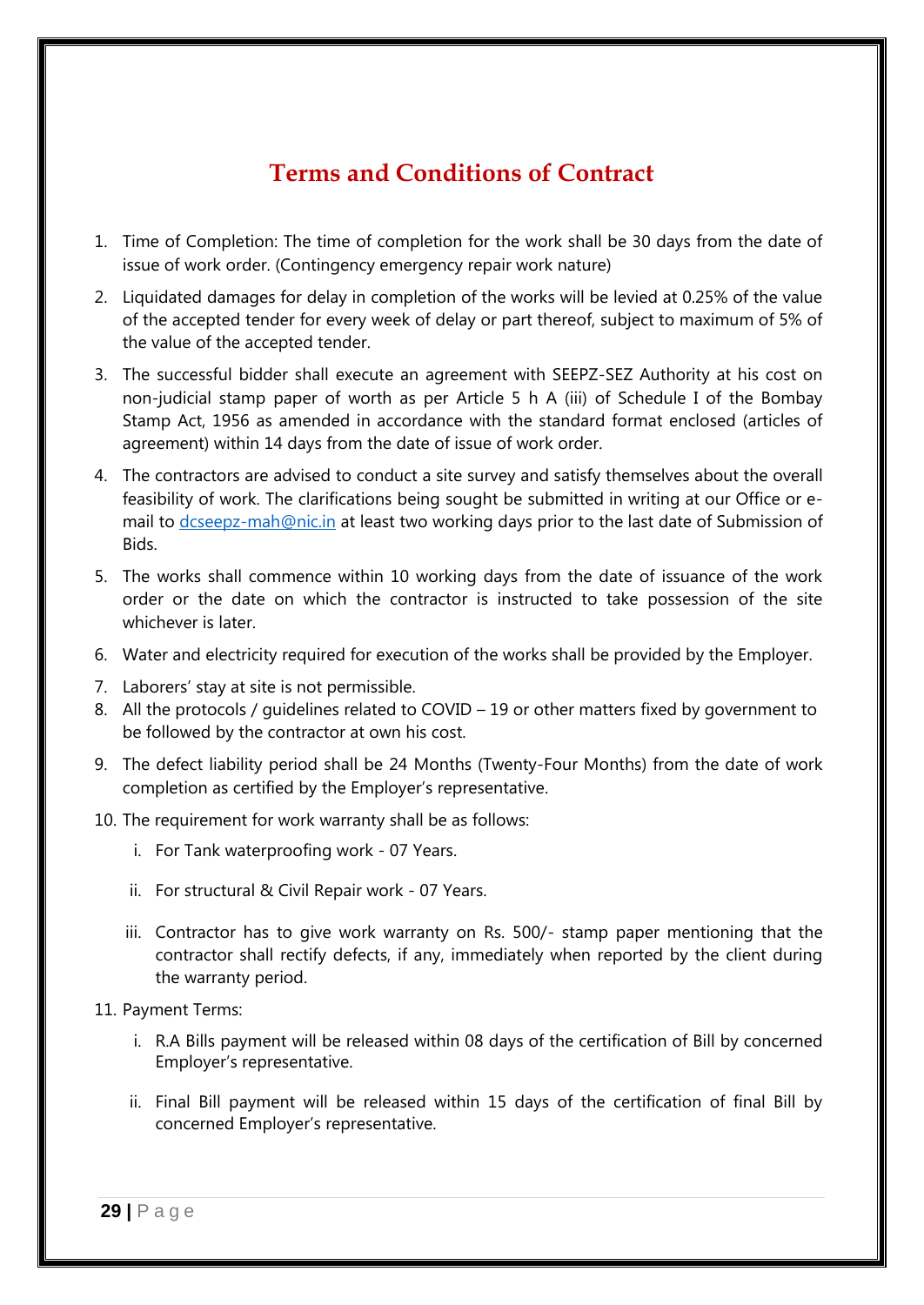- iii. An amount of 5% shall be retained from each of the contractor's payments as retention money. The same shall be released after the defect liability period. No interest shall be payable on the retention money.
- iv. Liquidated damages amounting to 0.1% of contract value shall be levied for per day of delay subject to maximum 5% of the contract value.
- 12. The successful tenderer is bound to carry out any items of work necessary for the completion of the job even though such items are not included in the quantities and rates. Schedule of instructions in respect of such additional items and their quantities will be issued in writing by the Employer.
- 13. The Contractor shall be deemed to have satisfied himself before tendering as to the correctness and sufficiency of his tender for the works, and of the prices stated in the Schedule of Quantities and/or Schedule of Rates and prices, which rates and prices shall cover all his obligations under the Contract, and all matters and things necessary for the proper completion of the works.
- 14. From commencement to completion of works, the Contractor shall take full responsibility for the care of the work and for taking precautions to prevent any loss or damage to the works and shall be liable for any damage or loss or theft that may arise to the works or any part thereof from any cause whatsoever, inherent defects and failures due to poor workmanship and causes such as lightning, explosion, earthquake, storm. hurricane, floods, inundation, riots excluding civil war, rebellion, revolution and insurrection) and shall at his own cost repair and make good the same so that at all times the work shall be in good order and condition and in conformity in every respect with the requirements of the Contract.
- 15. The contractor shall indemnify and keep indemnified the Employer against all losses and claims, damages or compensation under the provision of the payments of Wages Act 1936, Minimum Wage Act 1948, Employer"s Liability Act 1938, Workmen"s Compensation Act 1923, the Maternity Benefit Act 1961, Bombay Shops and Establishment Act 1947, Industrial Dispute Act 1947, and the Contractor Labour (Regulation and Abolition) Act, 1970 and Employee"s State Insurance Act or any modification there of or any other law relating thereto and rules made there under from time to time or as consequence of any accident or injury to any work men or other person in or about the work whether in the employment of the employer or Contractor or not, and also against cost, charges and expenses of any suit, action or proceedings what so ever out of such accident or injury of combination or any such claim.
- 16. The Contractor shall give all necessary personal superintendence during the execution of the works and as long thereafter as the Employer may consider it necessary until the expiration of the "Defects Liability Period". The Contractor shall meet the Employer or his representative whenever required if demanded by Employer.
- 17. The Contractor shall on the request of the Employer immediately dismiss from the works any person Employed there-on who may, in the opinion of the Employer, be unsuitable or incompetent or who may misconduct himself and such person shall not again be employed or allowed on the works without the permission of the Employer.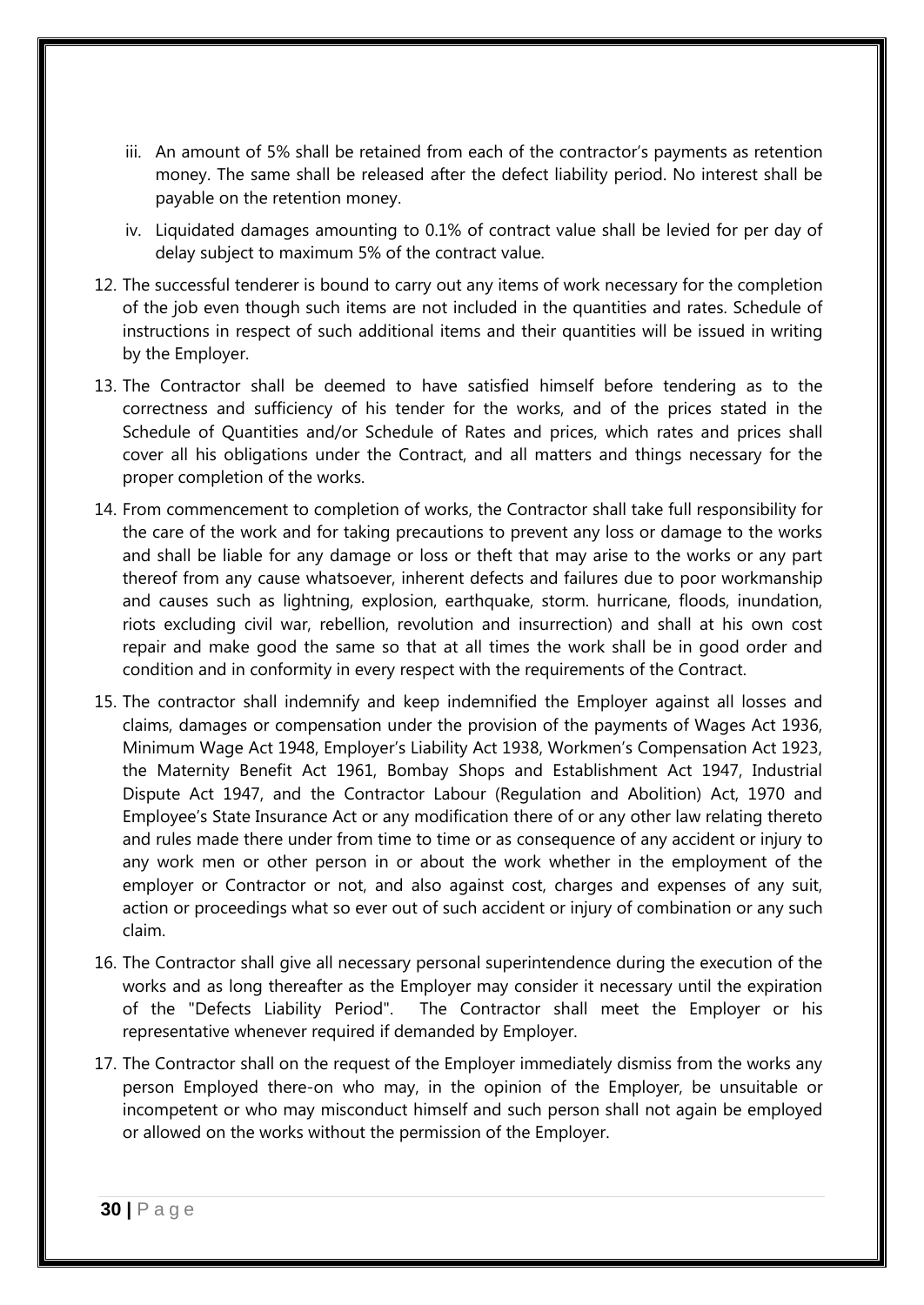- 18. The Employer may from time to time intimate the Contractor that he requires the works to be measured and the Contractor shall forthwith attend or send a qualified Engineer to assist the Employer or their representative in taking such measurements and calculations and to furnish all particulars or give all assistance required by either of them.
- 19. Should the Contractor not attend or neglect or omit to send such agent, then the measurements taken by the Employer or approved by him shall be taken to be the correct measurements. The works shall be measured according to the mode of measurements stated in the annexed general specifications. The measurement shall wherever not mention in the tender be taken in accordance with the Indian Standard of "Method of Measurement of Building Works (I.S. 1200 Part-B and its latest revision), if any".
- 20. Should it be found after the completion of the works from measurements taken in accordance with the previous paragraph that any of the quantities or amounts of works thus ascertained are less or greater than the amounts specified for the works in the priced Schedule of Quantities and/or that any variation is made, the valuation thereof, unless previously or otherwise agreed upon, shall be made in accordance with the following rules:
	- i. The net rates or prices in the original Tender shall determine the evaluation of the extra work where extra work is of a similar character and executed under similar conditions as the work priced therein.
	- ii. The net rates or prices in the original tender shall determine the value of the items omitted, provided if omissions vary the conditions under which any remaining items of works are carried out, the prices for the same shall be valued under (iii) hereof.
	- iii. Where the extra works are not of similar character and / or not executed under similar condition as a foresaid or where the omissions vary, the conditions under which any remaining items of works are carried out or if the amount any omission or additions relative to the amount of the whole of the Contract works or to be any part thereof shall be such that in the opinion of the Employer, the net rate or price contain in the priced Schedule of Quantities or tender or for any item of the works involves loss or expenses beyond that reasonably contemplated by the Contractor or is by reason of such omission or addition rendered unreasonable or inapplicable, the Employer shall fix such other rate or prices as in the circumstances considers reasonable and proper, on the basis of actual rate analysis for cost of work involved plus fifteen percent towards contractor's overhead and profits, which shall be final and binding on the contractor. The rate analysis to be approved by the Client before finalization of such rates. No escalation shall be entertained on the extra or deviated items.
- 21. The measurement and valuation in respect of the Final Contract as executed shall be completed within the "Period of Final Measurement" or within 3 (three) months of the completion of the Contracted works (Certificate of Virtual Completion).
- 22. The Employer shall, during the progress of the works, have power to order in writing from time to time the removal from the works, within such reasonable time as may be specified in the order, of any materials which, in the opinion of the Employer are not in accordance with the specifications or the instructions of the Employer and the substitution of proper materials and the removal and proper re-execution of any such work, which has been executed with materials or workmanship, not in accordance with the Drawings and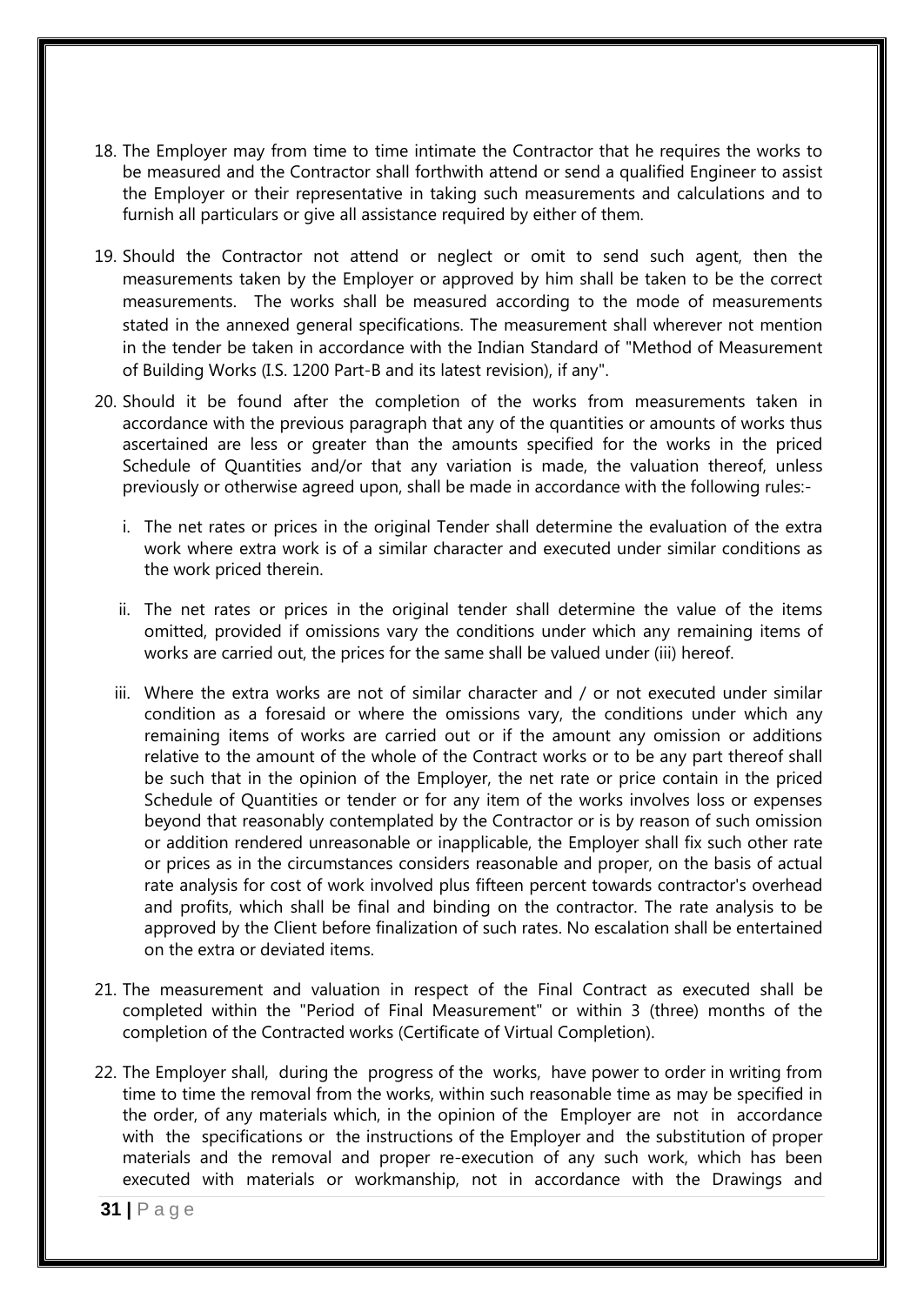Specifications or instructions, and the Contractor shall forthwith carry out such order at his own cost. In case of default on the part of the Contractor to carry out such order the Employer shall have power to employ and pay other persons to carry out the same and all expenses consequent thereon or incidental thereto shall be borne by the Contractor, and shall be recoverable from him on behalf of the Employer or may be deducted by the Employer from any money due or that may become due to the Contractor. If the correcting works are not done in accordance with the contract, the Employer in consultation with the Employer may allow such work to remain and, in that case, may make allowance for the difference in value together with such further allowance for damages to the Employer, as may be reasonable.

- 23. Any defect, shrinkage, settlement or other faults which may appear within the "Defects Liability Period" stated in the Appendix hereto or if none stated, then for a period of five years after the Virtual Completion of the work and responsibility for making good at their own cost of the latent / patent imperfections or defect becoming apparent during this period arising in the opinion of the Employer from materials or workmanship not in accordance with the Contract, shall upon the directions and writing of the Employer, and within such reasonable time as shall be specified therein, be amended and made good by the Contractor, at his cost, unless, the Employer in consultation with the Employer shall decide that he ought to be paid for such amending and making good and in case of default the Employer may employ and pay other persons to amend and make good such defects, or faults, and all damages, loss and expenses consequent thereon or incidental there to shall be made good and borne by the Contractor and such damage, loss and expenses hall be recoverable from him by the Employer or may be deducted by the Employer upon the Employer Certificate in writing from any moneys due or that may become due to the Contractor or the Employer may in lieu of such amending and making good by the Contractor, deduct from any money due to the Contract or a sum, to be determined by the Employer, equivalent to the cost of amending such woks, and in the event the amount retained (Certificate and Payments) being insufficient, recover the balance from the Contractor.
- 24. If in the opinion of the Employer the works be delayed
	- i. By force majeure or
	- ii. By reason of any exceptionally inclement weather or
	- iii. By reason of proceeding stake nor threatened by the dispute with adjoining or neighbouring owners or public authorities arising otherwise than through the Contractor's own default or
	- iv. By the works or delays of other Contractors or tradesmen engaged or nominated by the Employer or the Employer and not referred to in the Schedule of Quantities and/or Specifications or
	- v. By reason of Employer instructions, or
	- vi. By reason of civil commotion, local commotion of workmen or strike or lock-out affecting any of the building trades or